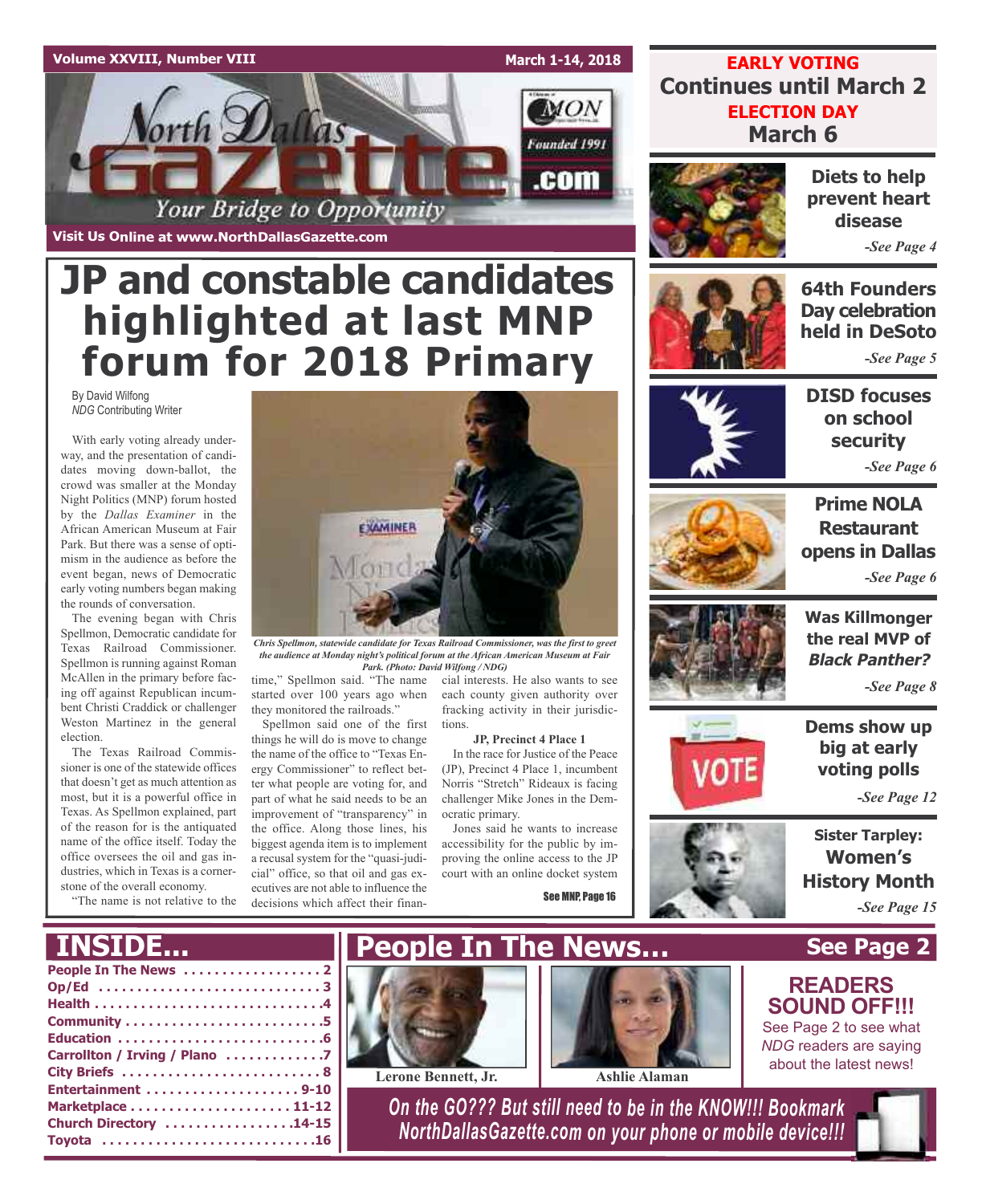## **Lerone Bennett, Jr.**

By Stacy M. Brown NNPA Contributor

Perhaps no other voice or pen—captured the real life of Africans and African Americans like Lerone Bennett Jr., the former editor of EBONY and Jet magazines who died on Wednesday, February 14 at the age of 89.

*Chicago Sun-Times* reported that, Bennett suffered from vascular dementia.

Among his many hardhitting and compelling works was the exposé, "Before the Mayflower: A History of Black America," in which Bennett traces Black history from its origins in

## **Ashlie Alaman**

Twelve dynamic leaders in the Dallas community have been recognized with the Community First Award: Sponsored by Parkland Foundation. The 2018 class is the first to be honored with the new award, created to shine a light on individuals who use their time and talent to help their neighbors in need.

"As the only public health system in Dallas County, the community is at the heart of everything we do at Parkland," said David E. Krause, president and chief executive officer, Parkland Foundation. "It's been our mission for



1990s.

of slaves.

Bennett would go on to pen at least 10 books, including the eye-opening, 2000 book titled "Forced into Glory: Abraham Lincoln's White Dream," which, for some, shattered centuries-old myths about America's 16th president's involvement in the freedom

A description of the book on Amazon.com said: "Beginning with the argument that the Emancipation Proclamation did not actually free African American slaves, this dissenting view of Lincoln's greatness surveysthe president's policies, speeches, and private utterances and concludes that he

western Africa, through the transatlantic journey and slavery, the Reconstruction period, the Jim Crow era, and the Civil Rights Movement.

The book was later re-issued five more times and ultimately included life in the

> countless others through their work in the community.They are truly making a difference."

The 2018 Community First Award recipients include:

• Ashlie Alaman, counsel, Vistra Energy

• Jayda Batchelder, founding executive director, Education Open Doors, Inc.

• Lane Conner, founder and chief executive director, Fuzse

• Madhura Kulkarni, senior manager, global sustainability marketing, portfolio transformation, PepsiCo's Frito-Lay division

• Loretta Landry, regional manager of child hunger out-

had little real interest in abolition."

Pointing to Lincoln's support for the fugitive slave laws, his friendship with slave-owning Senator Henry Clay, and conversations in which he entertained the idea of deporting slaves in order to create an all-White nation, the book, concludes that the president was a racist at heart—and that the tragedies of Reconstruction and the Jim Crow era were the legacy of his shallow moral vision.

"Smart man and great author. His book [about Lincoln] changed my life," said comedian Sinbad. "Before the Mayflower' educated me about the need to research

our true history."

Others too expressed their sadness and profound gratitude for Bennett.

"I am personally saddened by the death of Lerone Bennett Jr. We have lost another great journalist who will be sorely missed," said Dorothy R. Leavell, the chairman of the NNPA and editor and publisher of the Crusader newspapers in Chicago, Illinois and Gary, Indiana. "We knew him as the conscience and voice of EBONY and Jet magazines and through the many books he published. The world is richer, because of his work here on earth and we are grateful for his many contributions."

Bennett counted as an elegant scholar and freedom fighter who used the power of his pen to awaken millions of people to the true history of African people in America and throughout the world, said NNPA President and CEO Dr. Benjamin F. Chavis Jr.

"Bennett'sjournalistic genius will be missed, but his contributions to documenting the struggles and triumphs of Black men, women and children will continue to be cherished by generations far into the future," Chavis said. "The NNPA salutes the living legacy of Lerone Bennett Jr.

#### See BENNETT, Page 7

reach, Texas Hunger Initiative, Baylor University • Michael Laussade, partner, Jackson Walker LLP cipients will attend a series of events to gain a better understanding about Parkland's

• Emily Ledet, senior vice president, private client manager, U.S. Trust, Bank of America Private Wealth Management

• Eric McConnell, principal, Sendero Consulting • Byron Sanders, president

and chief executive officer, Big Thought • Jessica Smith, founder,

Team Maddie • Staci Thetford, manager,

Sendero Consulting

• Jesse Trevino, senior business services coordina-

tor, CBRE Throughout the year, replace in Dallas history, its responsibility as the only public health system in the county, cutting-edge discoveries developed at Parkland that transform healthcare around the globe, and how affordable, accessible preventive care is being delivered in every corner of the community. "Parkland touches every-

one, from the most vulnerable in our community to those with complicated illnesses and injuries," explains Katie H. Robbins, chair, Parkland Foundation Board of Directors. "As the Com-

munity First Award recipients learn more about Parkland, they will play an important role in educating their peers about the quality, compassionate care we provide to keep our community healthy."

AshlieAlaman is Counsel, for Vistra Energy. Ashlie strives to help those less fortunate by helping indigent Dallasites access legal services and representing immigrants seeking refuge and citizenship. She is committed to helping those who are struggling, defenseless, helpless and voiceless through her work with the Dallas Volun-

#### See ALAMAN, Page 16

# **NDG Readers Sound Off...**

## **Homegoing celebration services for Apostle Lobias Murray**

I have really enjoyed listening to Apostle Murray. strong man of God the world need the word of true. got to live holy thank God for your parents many of us was not raised by our parents and went through so many trials and tribulations of the devil hands. But God. God Bless you and your family please keep giving us the word of God.

**Guest Op-ed: Do Dallas Residents Need Community Water Fluoridation? Yes, and Here's Why** Artificial fluoridation needs end NOW. Minorities need to rise up they are killing us *-- Rusty S*

more than 120 years to provide care for anyone in need, making our community a healthier place to live.We are delighted to recognize these 12 impressive leaders who have made an impact on

#### **Political forum offers glimpse of Dem divide in**

**upcoming primaries** It's one thing to be Republicans versus Democrats but when a Democrat sues her Democratic opponent of opposite race it takes it to a different level...

Current situation in Irving TX JP race.

*-- Campaign supporter*

"Following the forum, reports appeared on Facebook claiming Tapscott had addressed the primarily African-American audience as 'you people.'However, these reports are false."

This is true I was there I heard it and the owner of the paper heard it as well. If you are going to report facts report facts.

I give you credit for catching "Wilson" now you need to do the right thing here.

But you know what he is getting a pass, because we realized what he said was out of place. I got my information from a reliable source.

*-- Camile White*

*(NDG Response: Following the receipt of this comment, both the reporter and the editor went back and reviewed Tapscott's comments again. Tapscott never addressed the audience as "you people." The comment he actually made was, "what else do y'all want?" The social media reports of his comments were not accurate.)*

**To share your opinion visit NorthDallasGazette.com**



**Not Ce rtified by the Te x a s Boa rd of Lega l Spe c ia l i za tion** ¥ If you qualify. \*Fees quoted above are minimum down payment needed to begin processing your case.

*For the 411 in the community, go to www.northdallasgazette.com*

*-- Norma Miller*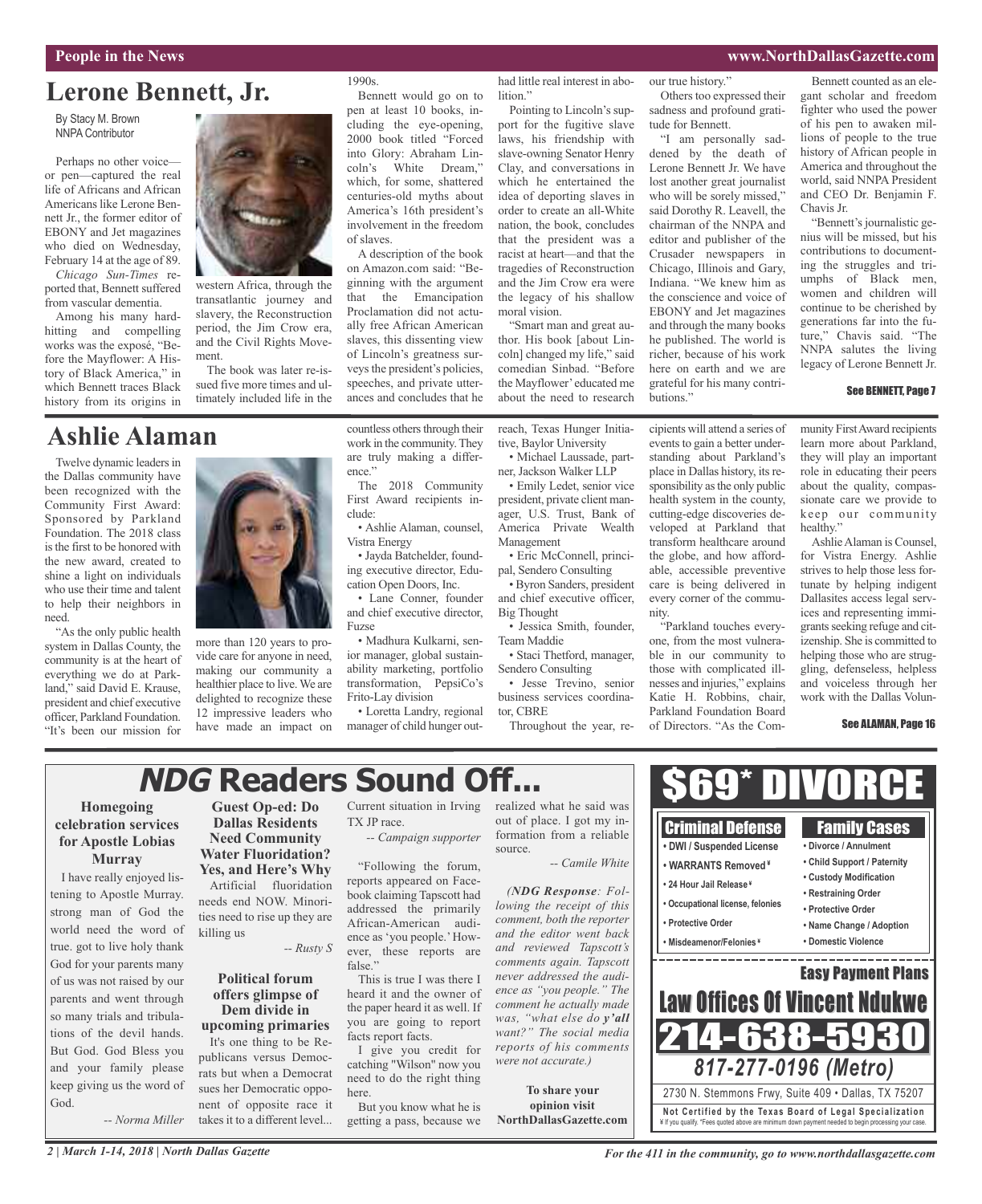#### **www.NorthDallasGazette.com Op-Ed**



P.O. Box 763866 - Dallas, Texas 75376-3866 Phone: 972-432-5219 - Fax: 972-509-9058

*"Do what you say you are going to do ... when you say you are going to do it."*

**Publisher's Office:** publisher@northdallasgazette.com

**Sales Department:** marketing@northdallasgazette.com 972-509-9049

**Editorial Department:** editor@northdallasgazette.com

#### **Online:**

www.NorthDallasGazette.com www.twitter.com/NDGEditor www.facebook.com/NorthDallasGazette www.pinterest.com/NDallasGazette www.instagram.com/NorthDallasGazette

## STAFF

**Chairman Emeritus** *Jim Bochum 1933 – 2009*

**Religious/ Marketing Editor**

**Published By** *Minority Opportunity News, Inc.*

> **Web Master** *Todd Jones*

**Community Marketing** *Nadina Davis*

> **Production** *David Wilfong*



*Ed Gray* **Contributing Writers** *Joe Farkus Jackie Hardy Dwain Price Terri Schlichenmeyer*

**Editor** *Ruth Ferguson*

*Shirley Demus Tarpley ("Sister Tarpley")*

**Senior Columnist**





## **To my brilliant Black daughters, nobody can take away your history**

By ShaRhonda Knott-Dawson

To my beautiful, brilliant Black daughters:

I have so many hopes and dreams for you, that if I tried to say them all, they would run longer than the entire Harry Potter series!

My hopes for you, my two beautiful Black girls, are so simple and yet also entirely grandiose. My dreams for you, beautiful Black girls, are that you are free to be whoever you want to be.

If you only get one lesson from me, your mother, let it be this: Your history didn't start with slavery, and White people's history didn't start in the United States of America.

As your Black parents, your father and I are teaching you our viewpoint. Our Black culture begins with the beginning of humans.

In fact, the first humans lived in Africa. The first civilizations were in Africa. Our Christianity began in Africa. Africa is our homeland and everything about Africa should bring you pride. Wear your Africanness, your Blackness with pride!

Your history, the history of the continent of civilization in Africa, starts in modern day Sudan, around 6000 B.C. In fact, the first "empire" of two great nations happened between modernday Egypt and modern-day Sudan. We will be sure you know those modern names are European names. We will teach you their deeprooted African names: KMT and Meroe.

We are teaching you the history of Ancient Kemet, Meroe and Nubia.

You will learn of the African civilizations, the use of iron and tools in Africa, the resource riches of the African continent and the complicated, fascinating history of over 10,000 years of human civilization. Africa had kings and queens and warriors, slaves,

artists, scientists, mathematicians, farmers, sailors, inventors and musicians. You come from a beautifully talented Black culture.

As your mother, I have told you repeatedly that you are already free to be whoever you want to be. But as you approach adolescence and spend more time in schools than you do with your parents, you may begin to doubt that I told you the truth.

See, the books that you will read and the lessons you learn, will not validate your potential exactly as you are, beautiful, brilliant Black girls, from a legacy of beautiful, brilliant Black women.

*"Your history didn't start with slavery, and White people's history didn't start in the United States of America."*

**You Must Learn Their History. But You Can Take A Broader Perspective.**

In formal school education, you will be exposed to a different viewpoint. Most school curricula in the United States are completely uninterested in young, brilliant Black girls like you learning about your culture, discovering multiple viewpoints or forming your own opinions.

In school, you will likely be inundated with stories of Europe: Ancient Greece, Roman Empire, the Medieval Period, Dark Ages, Industrial Revolution and the British Empire. Then you will be told all about the greatness of the United States of America that comes from the rich history of Europe.

You will be forced to memorize, learn and admire the brilliance and beauty of Europe and White people.

This is something I cannot protect you from. You must learn their history. But

remember, more than facts are at stake. In those classrooms, you are seeing only their viewpoint. You can take a broader perspective.

**Our Blackness Is Beautiful, Brilliant And Resilient**

The United States of America was founded in 1776. On July 4, 2018, the U.S. will be 243 years old. Europeans landed in the Americas in 1492 and have been interacting with indigenous land of the First Americans, for almost 550 years.

Understand this, my beautiful, brilliant Black daughters. Your history is over 10,000 years old. The enslavement of Black peo-

ple by White people, is at best, only 550 years of your history.

That is a mere 5.5 percent of your totality. Sure, the enslavement of Black people by White people, and our subsequent struggles to become totally free, are important to know and learn. But they are a very, very small part of who you really are and who you, and we, as Black people, can be.

What makes you, and other beautiful, brilliant, Black children, different from many White children, is you know that their history isn't just fact-it is a viewpoint. And, that you, as a Black American, as a Black African, have completely different interpretations of history, of heroes, of scholars and who is "important."

As your parent, I wish you were free, my beautiful, brilliant Black children to speak openly, honestly and without fear about who you are and your Black history. But it is not always safe for

you to do that.

Talking about Ancient Egypt being African can get you in trouble. Having a name that "sounds Black" can lose you a job. In fact, much of life will be devoted to protecting yourself from White people's false views about who Black people are and what they have and can do.

But I promise you, with all that I am, I will tell you the truth. Just as my mother told me the truth. Your ancestors who came to the Americas 500 years ago not only survived attempted physical and cultural genocide, they kept our Black African story, culture and beauty alive.

Remember 550 years is nothing compared to over 10,000 years. Our last 550 years is not our whole story.

In fact, it is just a tiny piece of the story. No matter what White people think, or try to tell you about who you are as a Black person, we have a very different perspective.

As your parent, I swear on the lives of all our ancestors over our 10,000-year history, I will never let you forget how beautiful and brilliant you are, my Black daughters. Nor will I let you forget our beautiful, brilliant Black culture.

You are part of a beautiful, brilliant, Black people that has a history and presence throughout the world. 500 years? Ha! You are in but a minute of your 10,000-year story. Our Black is brilliant, beautiful and most importantly, resilient.

*This piece originally appeared on EducationPost.org.*

*ShaRhondaKnott-Dawson isthe mother of two free-spirited, strong-willed girls and has a husband who should be appointed a saint for co-existing in the madness that is their life. She writes on politics, education, current events and social justice.*

*Gazette is a wholly owned subsidairy of Minority Opportunity News, Inc.*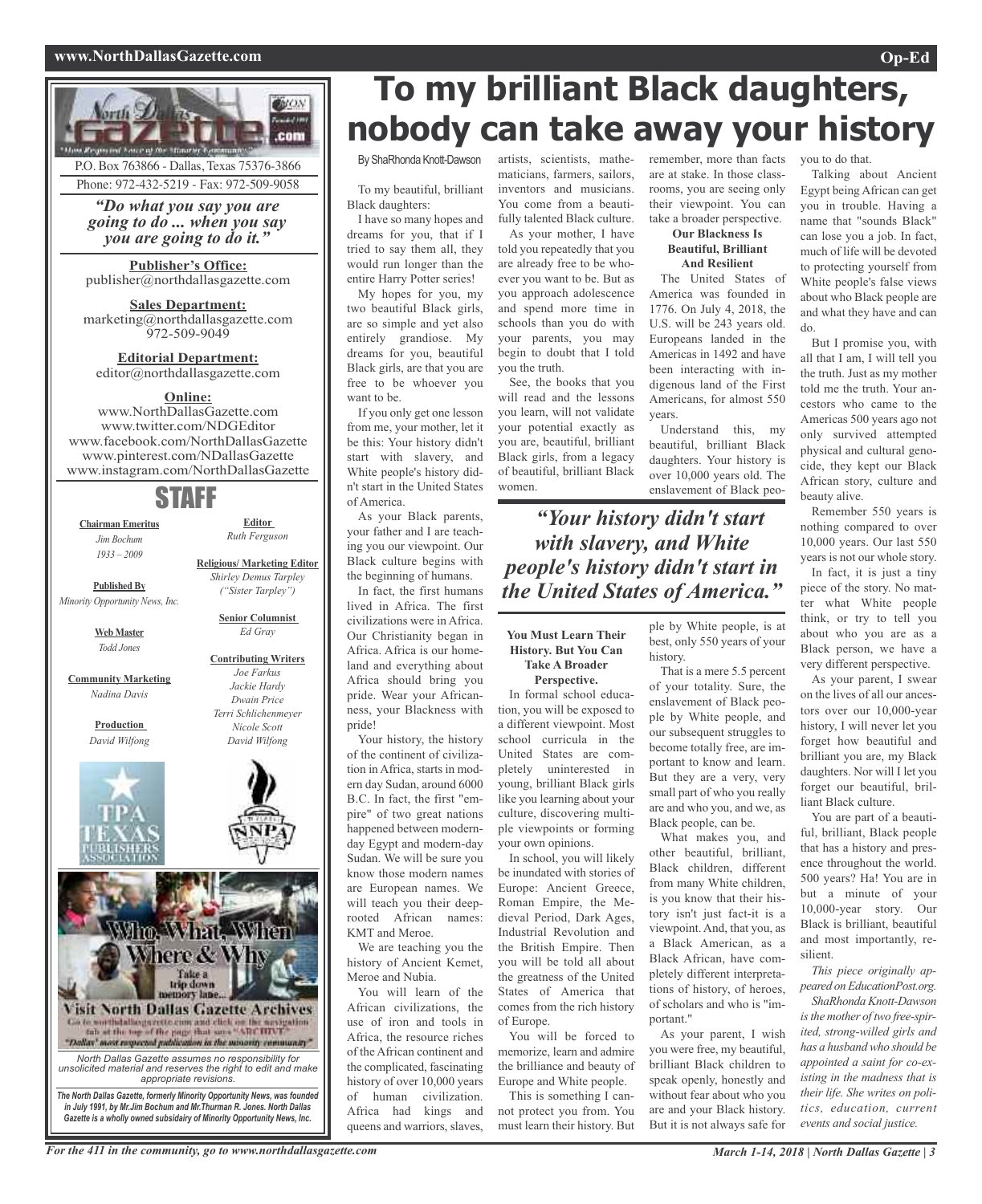#### **Health www.NorthDallasGazette.com**

# **Collin College's Health and Safety Fair is open to all**

Explore a world of healthy choices at Collin College's annual Health and Safety Fair, from 9 a.m.-2 p.m., Friday, March 9 at the Central Park Campus Conference Center, 2400 Community Drive in McKinney. The fair is free and open to the public.

"The 13th Annual Health and Safety Fair is the largest Collin College has ever had, offering more screenings, activities and prizes," said Dr. Linda Muysson, professor and wellness coordinator at Collin College. "Come to the fair and take advantage of some of the

many health and safety resources available in Collin County. There is something for everyone."

Get free health screenings including glucose, spinal, blood pressure, hearing, body fat checks and HIV testing. Educate yourself on healthy eating, exercise options and other wellness activities at the fair. Representatives from dozens of local health care providers, wellness facilities and Collin College health sciences programs will be on hand to answer questions and provide services.

Flu shots will be given by

Hope Clinic of McKinney. Blood donations will be taken on site by Carter Blood Care. Healthy baking demonstrations will be offered by Collin College's Institute of Hospitality and Culinary Arts. Safety demonstrations, including the proper use of a fire extinguisher, car seat installation and the chance to wear "drunk goggles," will be offered. Local emergency service vehicles will be positioned for viewing by the public and visitors will have the opportunity to tour Collin College's Cary A. Israel Health Sciences Center.

# **Vegetarian and Mediterranean diet may be equally effective in preventing heart disease**

*A*

*merican Heart Association*

A lacto-ovo-vegetarian diet, which includes eggs and dairy but excludes meat and fish, and a Mediterranean diet are likely equally effective in reducing the risk of heart disease and stroke, according to new research in the American Heart Association's journal Circulation.

Previous separate studies have shown that a Mediterranean diet reduces certain risk factors for cardiovascular disease, as does a vegetarian diet; however, this was the first study to compare effects of the two distinct eating patterns

Current study authors said they wanted to evaluate whether switching to a lacto-ovo-vegetarian diet would also be heart-healthy in people who were used to eating both meat and fish. "To best evaluate this issue, we decided to compare a lacto-ovo-vegetarian diet with a Mediterranean diet in the same group of people," said Francesco Sofi, M.D., Ph.D, lead study author and professor of clinical nutrition at the University of Florence and Careggi University Hospital in Italy.

The study included 107 healthy but overweight participants, ages 18-75, who were randomly assigned to follow for three months either a low-calorie vegetarian diet, which included dairy and eggs, or a lowcalorie Mediterranean diet for three months. The Mediterranean diet included poultry, fish and some red meat as well as fruits, veg-



etables, beans and whole grains. After three months, the participants switched diets. Most participants were able to stay on both diets.

Researchers found participants on either diet:

• lost about 3 pounds of body fat;

• lost about 4 pounds of weight overall; and

• experienced about the same change in body mass index, a measure of weight in relationship to height.

Authors said they did find two differences between the diets that may be noteworthy. The vegetarian diet was more effective at reducing LDL (the "bad") cholesterol, while the Mediterranean diet resulted greater reductions in triglycerides, high levels of which increase the risk for heart attack and stroke.

Still, "the take-home message of our study is that a low-calorie lacto-ovovegetarian diet can help patients reduce cardiovascular risk about the same as a

low-calorie Mediterranean diet," Sofi said. "People have more than one choice for a heart-healthy diet."

In an editorial accompanying the study, Cheryl A. M. Anderson, Ph.D., M.P.H., M.S., an associate professor of preventive medicine at the University of California, San Diego, in California, wrote that there were similarities between the two diets that may explain the results. Both follow "a healthy dietary pattern rich in fruits and vegetables, legumes [beans], whole grains and nuts; focusing on diet variety, nutrient density and appropriate amount of food; and limiting energy intake from saturated fats.'

Anderson, who was not involved in the study, added that promoting both diets by healthcare professionals "offer a possible solution to the ongoing challenges to prevent and manage obesity and cardiovascular diseases."

Study limitations include

the fact that participants *Casini, M.D. Author disclo*were at "relatively low" risk of cardiovascular disease. Anderson said future research should compare the diets in patients at higher risk for heart disease and should also explore "whether or not healthful versions of traditional diets around the world that emphasize fresh foods and limit sugars, saturated fats, and sodium can prevent and manage obesity and cardiovascular diseases."

*Co-authors are Monica Dinu, MSc.; Giuditta Pagliai, MSc.; Francesca Cesari, MSc., Ph.D.; Anna Maria Gori, MSc.; Alice Sereni, MSc.; Matteo Becatti, MSc., Ph.D.; Claudia Fiorillo, MSc., Ph.D.; Rossella Marcucci, M.D., Ph.D.; and Alessandro*

*sures are on the manuscript. This research received no*

*specific grant from any funding agency, commercial or not-for-profit sectors.*



Email: inquiries1909@gmail.com

## Introducing a new way to meet, work & play!

The Economic Empowerment Center is the perfect place for your next trade show, conference or private party!



ktoribly meetings ·Soedal events ·Trade shows

Contact us at 214-540-6932 or

leasing@transformanceusa.org

-Business seminars ·Birthday parties 8. Curiceaferas

Holday parties. -Non-profit campaign kickoffs Charch services

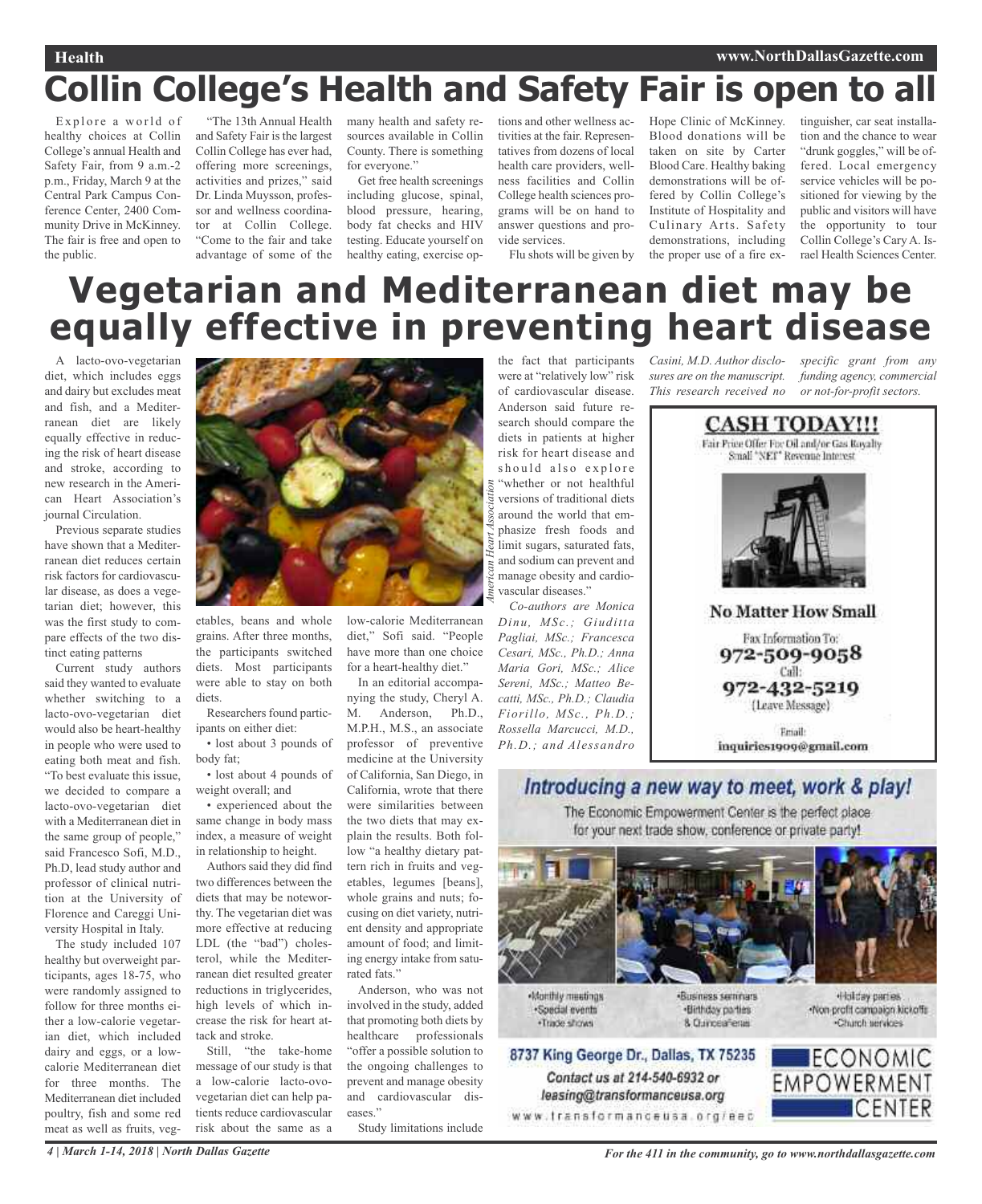## **South Dallas Club hosts 64th Founders' Day celebration**

By Gwendolyn H. Daniels

The historic South Dallas Business and Professional Women's Club held its 64th Annual Founders' Day celebration on Saturday, February 17 at the Magnuson Grand Hotel in DeSoto, Texas.

Members gathered dressed in their signature red attire and the ballroom was filled by 11:00 AM when Mistress of Ceremony and new Club Member Deloros Raivzee-Bell opened the program. President Gwendolyn H. Daniels, National 1st Vice President Dr. Lavern J. Holyfield and South Central District Governor Patricia B. Maples each brought brief greetings to the morning audience. An occasion reflecting the rich history of the National Association of Negro Business and Professional Women's Clubs, Inc. and the local South Dallas Club was delivered by Life Member Charla White Walters.

The organization's official flower is the Yellow Tea



*Patricia B. Maples (center) Sojourner TruthAwardee (Courtesy photo)*

Rose. Following the occasion, members held a Yellow Rose Candle Lighting Ceremony narrated by Club Member Lynnetta Williams. New members Sherilyn Medlock and Carla Dennis conducted the lighting of candles while President Daniels, the Past Presidents and the entire membership atlarge each placed a Yellow Tea Rose in an enormous vase located at the front of the

beautifully decorated ballroom.

Founders'Day Chair Marion Hill-Hubbard presented a video displaying an historical pictorial of all national and local founders prior to Club Chaplain Monique Murchison delivering the blessing of the food. During lunch, guests were thoroughly entertained by the renown Sierraleone and Company. Life Member and Vice Governor

of the District Terri O'Neal Ford was recognized as a Yellow Rose Recipient for her 20 consecutive years as a member of the South Dallas Business and Professional Women's Club, Inc.

The culmination of the cel-

ebration came with 1st Vice President Dr. Lindy Perkins introducing three distinguished women who received some of the organization's most prestigious awards. President Daniels presented Ms. Viola Black,

who worked a record-breaking 56 years as a nurse at Parkland Hospital their 2018 Professional Woman Award. Mrs. Barbara Record, owner of the near half-century

**Community**

See CLUB, Page 6



# **RE-ELECT JUDGE MARTIN HOFFMAN**<br>Democrat . 68<sup>th</sup> Civil District Court . Dallas County



"I am proud of my foreclosure mediation program that has given homeowners<br>a voice in the foreclosure process and<br>has saved dozens of homeowners from foreclosure. I am also honored to receive the endorsement of Senator Royce West, Rep. Victoria Neave, and Commissioners Elba Garcia and John Wiley Price."

**Outstanding Jurist** Dallas Women Lawyers Association, 2017. Hon. Cleo R. Steele Committed Mentor Award J.L. Turner Legal Association, 2016



For more information, visit www.JudgeMartinHoffman.com P.O. Box 59642, Dallas TX 75229 | Hoffmancampaign@aol.com | Phone (214)642-2045

Political advertising paid by Judge Martin Hoffman Campaign.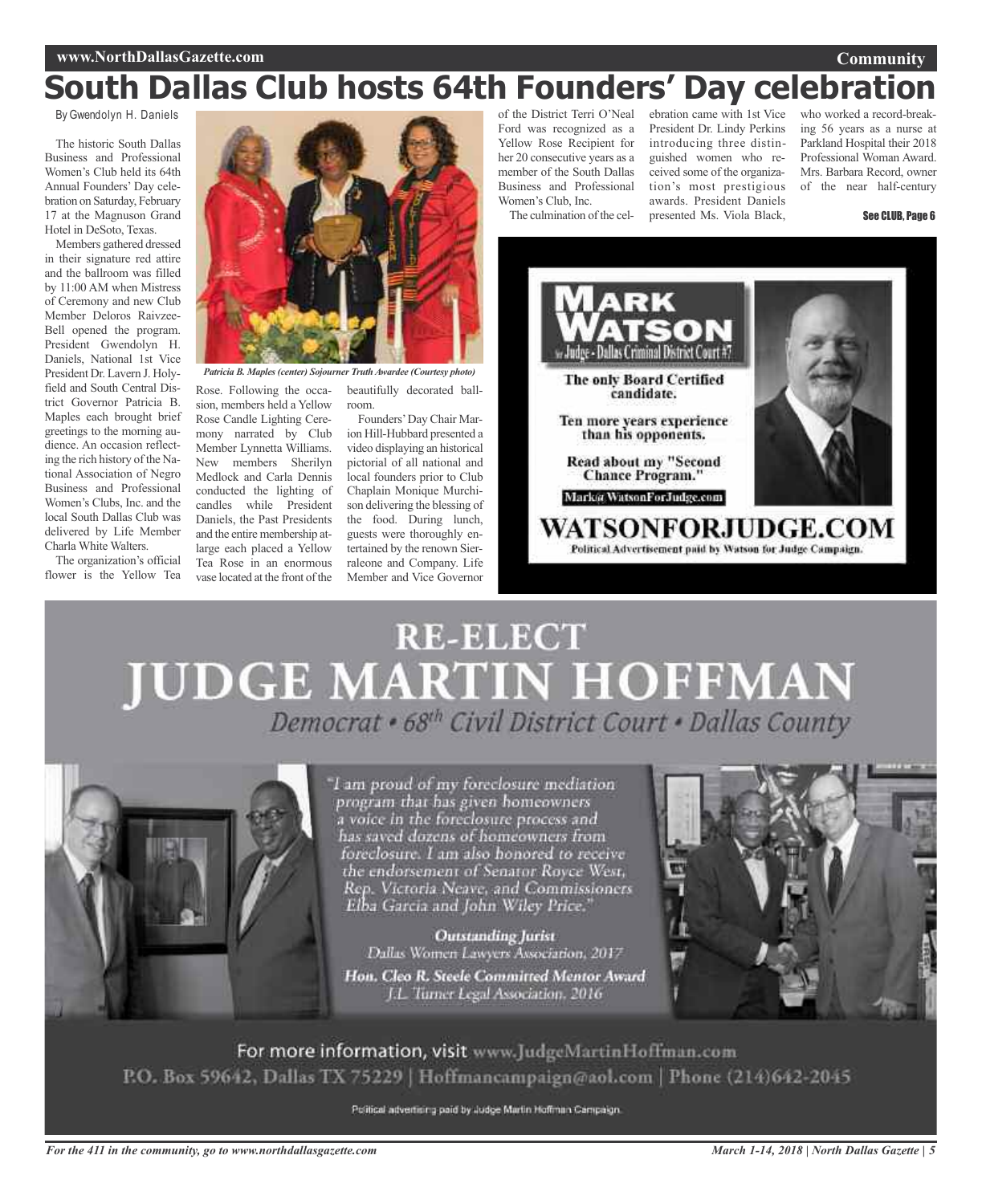## **Dallas ISD School Board discuss security measures after Parkland**

By Jazlyn Mercer *NDG* Contributing Writer

The Dallas ISD School (Dallas ISD) board met Feb. 22 in their first meeting in the wake of the Feb. 14 Marjory Stoneman Douglas High School shooting in Parkland, Florida. The issue of school safety and security was a primary concern addressed by parents, Dallas ISD staff and the board.

"Our hearts are heavy with our brethren in Broward County, Florida," said Dallas ISD Superintendent Michael Hinojosa.

![](_page_5_Picture_6.jpeg)

"Our hearts go out to them."

Gail Perry, a librarian at Thomas Jefferson High School, speaking on behalf of The National Education Association (NEA) of Dallas addressed the issue of school security during the public forum.

"Columbine changed education in America forever," Perry said. "There had been school shootings before including here in Dallas, but never had there been a mass shooting in a school before that horrible day."

Perry asked the board to take security measures to the next level after this recent school shooting asking the board and the Dallas Police Department to work together to ensure each school has the best safety plan.

Superintendent Hinojosa provided an overview of the current and upcoming plans for protecting students and staff. There are no plans to arm Dallas ISD teachers.

![](_page_5_Picture_13.jpeg)

*The historic South Dallas Business and Professional Women's Club held its 64th Annual Founders' Day celebration in DeSoto. (Courtesy photo)*

## **Skyline senior takes All-State Mixed Choir award**

![](_page_5_Picture_16.jpeg)

*Timothy Johnson, a senior at Skyline High School, was awarded 1st Chair – Tenor 1 – in the Texas All-State Mixed Choir, the which is the highest achievement a student in music can be awarded in the State of Texas. From the 14,000 students who started the audition process in September, he was among the 224 voices selected to the Texas All-State Mixed Choir. In the Dallas area, he was only one of three Tenor 1's selected. He is the first student in 30 years to represent Skyline High School at the All-State Choir.*

## **NFL Announced as Presenting Sponsor for the 2018 HBCU Battle of the Brain 'hackathon'**

AUSTIN -- The HBCU Battle of the Brains, LLC in partnership with the National Black MBA Association – Austin Chapter is pleased to announce the National Football League (NFL) as its presenting sponsor for the 2nd annual HBCU Battle of the Brains (HBCUBOTBrains) competition to be held Friday,

10, 2018.

Several dozen teams of the top STEM and Business students of Historically Black University and Colleges (HBCUs) will come to Austin to spar for college scholarships and bragging rights in the hackathon-style event. These teams will take a business case and in 24-

March 9 – Saturday, March hours, provide a panel of industry leaders comprehensive strategies, go-to-market plans and technology solutions.

The NFL sponsorship helps with college scholarship awards, travel stipends for several teams and provides partnering in the competition business case development and judging.

Arming teachers is a suggestion floated by President Donald Trump following a listening session with students and parents who have lost friends and loved ones in school shootings going back to Columbine and including the recent Parkland tragedy.

Hinojosa addressed the existing security plans for students, applauding the Dallas Police Department (Dallas PD). The Dallas PD provides with 100 sworn peace officers to protect the students of Dallas ISD and to patrol the campuses.

## **CLUB,** continued from Page <sup>5</sup>

Record's Barbecue received Chair Marion Hill-Hubbard the group's 2018 Mabel Meshach White Business Woman Award. National 1st Vice President Dr. Lavern J. Holyfield presented the Association's highest award, the Sojourner Truth Award to Mrs. PatriciaB. Maples. Mrs. Maples is the Association's current governor of the South Central District.

The celebration ended with remarks from Founders'Day who acknowledged Co-Chairs FayeCollins and Ollie Gilstrap, and Founders' Day Committee Members Merle Carmouche, Patricia Carroll, Winstona Chadwick, Cora Ford, Jacqueline Harrison, Gwendolyn Hunt, Frances Langston, Linda Lydia, Brenda King Murphy, and Yvonne Upton. President Daniels recognized the Club's Ombudsmen, the

Building security has increased in Dallas ISD since the Sandy Hook campus shooting. There are camera systems everywhere, and any visitors to the schools must go through the Raptor

"Despite all those safety measures, we cannot legislate behavior," said Hinojosa. "We need to be vigilant, we need to do everything in our power, and I'm very proud of the people and our principals who share information with us and with each other on

check-in system.

these matters."

Plans include reviewing the campus security plan individually to address their specific security needs, and to look at teacher training for emergency situations. They also want to make sure the campus metal detectors are in good working condition and ensure someone is consistently monitoring them.

"It's a difficult problem, we can't make schools perfectly safe, but we've got to try to make them safer," said Dallas ISD Trustee and Board President Dan Micciche.

Youth Club and all guests and club members in attendance before calling for Assistant Chaplain Sharon Martin to deliver the closing prayer.

*For more information on*  $the$  *South Dallas Business and Professional Women's Club, Inc., please visit itswebsite at: southdallasbpwc.org; Facebook page: southdallas1954; Instagram: SouthDallas1954; or email the club at:southdallas1954@yahoo.com. Gwendolyn H. Daniels is the SDBPWC President.*

A.D. Jenkins founded B.I.C. D.O.G.S. Youth Organization and is serving his second term as Irving ISD School Board Trustee to build unity in our community

![](_page_5_Picture_35.jpeg)

**NEW LEADERSHIP TO MOVE IRVING AND GRAND PRAIRIE** 

**FAMILIES FORWARD** 

**DEMOCRATIC PRIMARY** Vote Early Feb 20 to March 2 | Election Day Tuesday, March 6

*6 | March 1-14, 2018 | North Dallas Gazette*

*For the 411 in the community, go to www.northdallasgazette.com*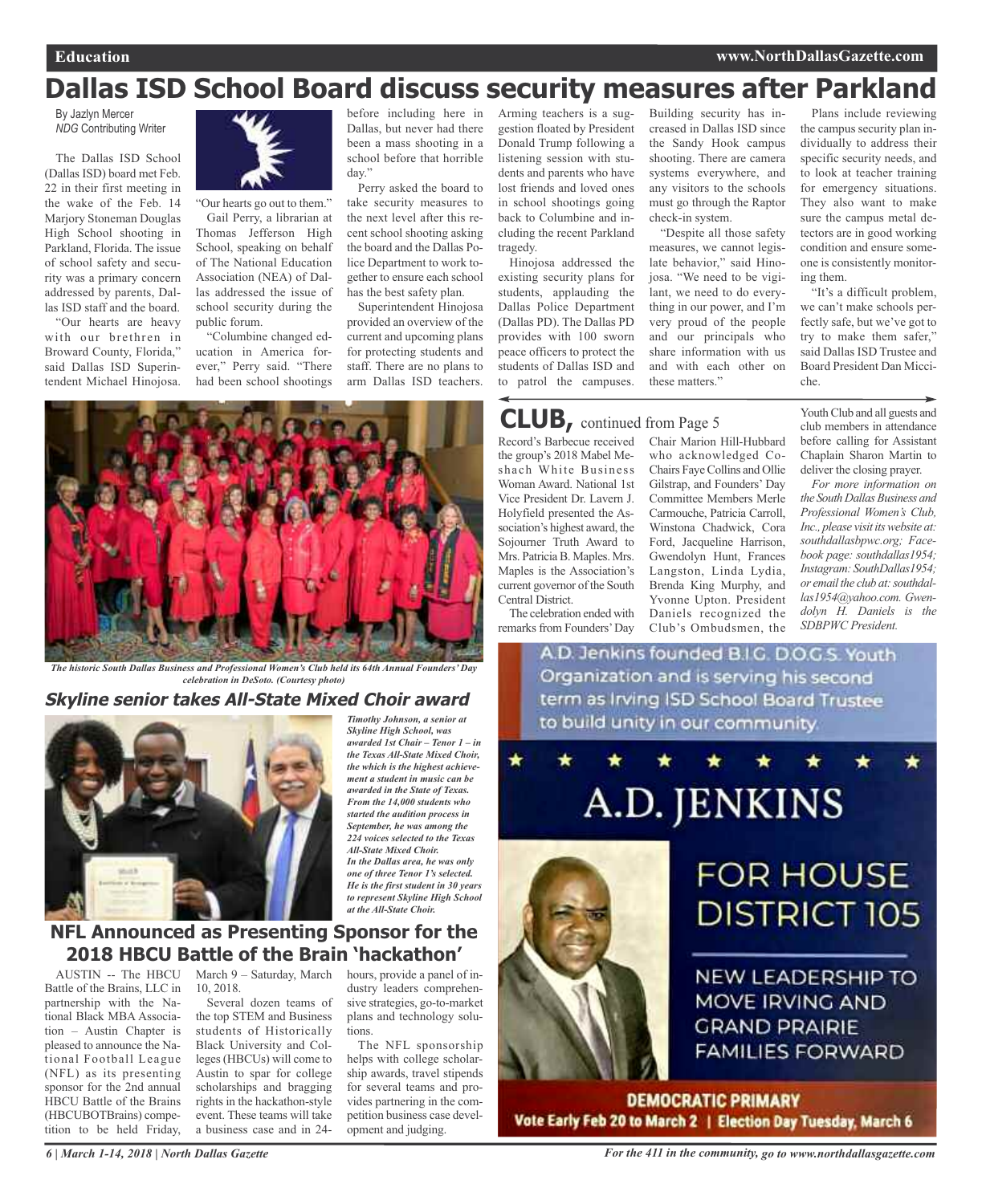## **Walk-On's to break ground on 1st DFW restaurant**

Irving will soon be home to a new family-friendly restaurant that's co-owned by NFL star Drew Brees and features a taste of Louisiana served up in a game-day atmosphere.

Baton Rouge-based Walk-On's Bistreaux  $&$  Bar is hosting a special groundbreaking ceremony for its first Dallas-Fort Worth restaurant in Irving on Tuesday, March 6. Representatives ofWalk-On's will join Franchisees Johnny Qubty and Joshua Allen in hosting a ceremony to mark this momentous occasion at 3165 Regent Blvd. The celebration will begin at 11 a.m. with a reception featuring some fan favorites from

![](_page_6_Picture_5.jpeg)

Walk-On's signature menu to follow.

"We are thrilled not just to bring this incredible restaurant to Irving, but to have the honor of opening the first Walk-On's in the DFW Metroplex," said Allen. "Walk-On's is perfect for the area. Everything about it is superior to the typical sports bar, from the incredible food and wide array of cocktails and craft beers, to the familyfriendly sports atmosphere and commitment to outstanding customer service."

The 8,500-square-foot restaurant is projected to open in October, adding roughly 150 new jobs to the local economy.

"Texas has been a priority expansion market ever since we started franchising, and bringing our brand to DFW is huge, so we share Johnny and Joshua's excitement about introducing Walk-On's to everyone in and around the Irving area," said Brandon Landry, co-founder of Walk-On's Bistreaux & Bar. "We

feel very fortunate to have this duo lead the way into Irving and have no doubt that the community will love Walk-On's game day atmosphere with a taste of Louisiana."

Walk-On's is renowned for its signature Louisiana-style menu served up in a gameday atmosphere by an All-American Team.

Walk-On's now has 17 locations: four in Baton Rouge, two in New Orleans and one each in Lafayette, Houma, Shreveport, Lake Charles, Covington, Broussard, Alexandria and Bossier City, La., and Lubbock, San Antonio and Tyler, Texas. Other locations are coming soon in

Alabama, Florida, Louisiana, Mississippi, Tennessee and Texas, with several additional markets across the Southern U.S. likewise on the drawing board.

New Orleans Saints superstar Drew Brees and his wife, Brittany, bought in as coowners in May 2015. Drew pointed out that Walk-On's is "a great place to bring my family, teammates and business colleagues" and that they were excited to help "expand the brand across the nation."

To inquire about franchising opportunities, qualified applicants may contact Kelly Parker at franchise@walkons.com.

# **Hopping a ride is easy with Plano's Bike Share**

*City of*

*Plano*

*Walk-On's*

A bicycle comes in handy when you need to get to work, you're running late or want to change your exercise routine.

Plano recently became a hot spot for bicycle rental companies, which prompted City Council to approve Plano's first Bicycle Ordinance, also called the Bike Share pilot program.

Bike Share provides a framework for how bicycle rental companies operate in

![](_page_6_Picture_22.jpeg)

our city. Rental companies must apply for a \$500 permit

## **BENNETT,** continued from Page <sup>2</sup>

with a commitment to pick up his pen and put it into the hands of today's freedom fighting publishers, editors and journalists."

Bennett worked for EBONY for nearly 50 years, after starting at Jet in 1951 and then moving to the sister publication in 1953. By 1958, he was the executive editor.

"Lerone worked side by side with my father in establishing EBONY's voice," EBONY CEO Linda Johnson Rice told the Chicago Sun-Times. "He was the guiding light for the editorial vision of EBONY. Lerone was not just essential in the formation of EBONY's historic trajectory, he was a pillar in the Black community."

The Griot reported: "In addition to being remembered as an editor for these two magazines, Bennett, a graduate of Morehouse College, is known for his books, many of which cover the Black experience in America and the civil rights movement."

Bennett's footprints are cemented at the International Civil Rights Walk of Fame inAtlanta and he once served on President Bill Clinton's Committee on the Arts and Humanities. The veteran journalist and historian also served as an early adviser to the Smithsonian's National Museum of African American History and Culture.

In a tweet, the Rev. Jesse L. Jackson Jr., praised Bennett's work.

"A classmate & biographer of Dr. King, during the turbulent 60's, his was a pen that mattered. As historian, author of 'Before the Mayflower', editor of *Ebony* magazine, the most read voice of the freedom struggle, his impact will long be felt and remembered," Jackson tweeted.

establishes an escrow fund to

From its official Twitter account, the NMAAHC tweeted, "it is with great sadness and profound sense of loss that we share the news of the death of Lerone Bennett Jr., a gifted historian and journalist."

On Twitter, Bernice A. King called Bennett a beloved and brilliant man.

"If you haven't read his books, I encourage you to. Even if you have, I encourage you to. Truly one of a kind historian & scholar," King tweeted. "Grateful for what he's meant to my family."

allow the City to pay for removal or damage.Apermit is revoked if the company doesn't meet certain performance standards. The standards address: bicycles, bicycle parking, communication with the City and customers, operations and maintenance, levels of service and reporting.

The bikes are initially staged for rental in "home zones" with a limit of three bikes per company. Locations for home zones are determined by the Engineering department. Bikes are allowed on public rights of way, the City's paved trail system and Oak Point Park and Nature Preserve (other parks are off limits - for now). Bike companies must rebalance their bikes weekly and must educate customers on how to properly park bikes. The City plans to reevaluate the pilot program at the end of 2018.

If you want a ride, the rate

is \$1 per hour paid through an app. The app shows you where to find the closest bike. Charges begin when you use the app to unlock the bike and charges stop when you lock the bike.

Currently, three Bike Share companies operate in Plano: OFO (yellow bikes) 844- 289-9747

Vbike (silver-above) 214- 800-9875

LimeBike (green and yellow) 888-546-3345

![](_page_6_Picture_45.jpeg)

For the 411 in the community, go to www.northdallasgazette.com March 1-14, 2018 | North Dallas Gazette | 7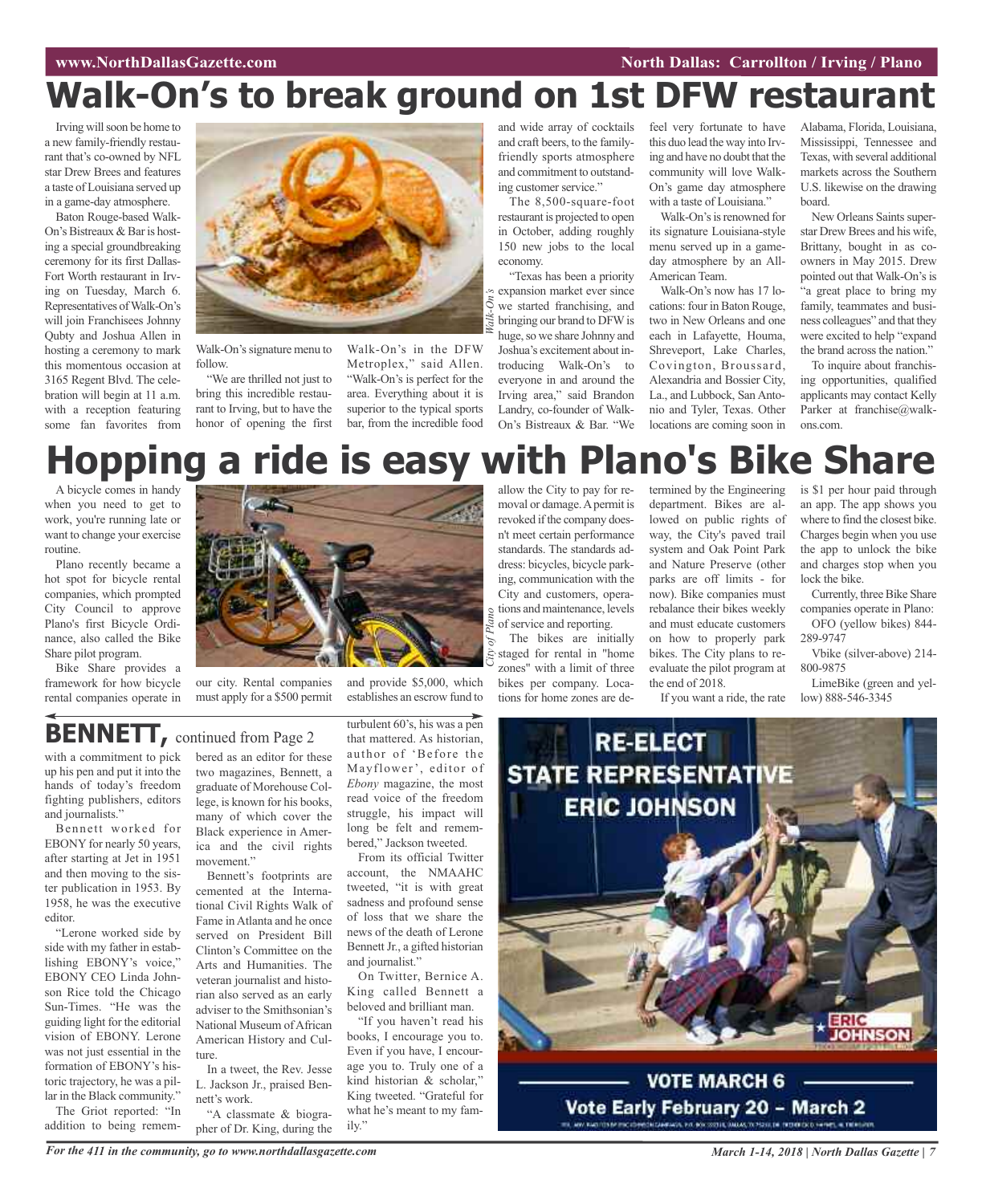## **City Briefs**

#### **Allen** The **Allen Police and Fire Departments Hockey Game** is March 3 when they will battle it out on the ice in this pre-game match up. This will be the ninth year of the battle, with a portion of the proceeds goes towards the Allen Public Safety Recovery fund.

#### **Carrollton**

Saturday, March 10 the Crosby Recreation Center would like to invite the community to join them for a **scavenger hunt** to find everything Crosby Recreation Center has to offer on their St. Patrick's Day Open House. Many fun activities will be on hand for kids and

adults alike. There will be crafts, complimentary lunch for the first 300 guests, drawings for free prizes, face painting, and more.

#### **Dallas**

March 3rd and March 10th the Dallas MLK Center will host the **MLK Dallas Dream Forward Program**, a free, two-day workshop teaching necessary business skills to succeed in the workplace. Registration is open now.

For more information, please email info@dallasmlkcenter.com

Monday, March 5 Local artist **Kyle Steed's "TheArt of the Chalice"** mural will

be unveiled from 6:00 – 9:00 PM.

The event is titled "City of Hosts" which was inspired by his hometown of Dallas and the iconic Stella Artois Chalice. Stella Artois has also teamed up with local chef Scott Gottlich, and glass artists David Gappa and Spencer Grouch from to help celebrate the city.

In the month of March, the **Dallas Volunteer Attorney Program** (DVAP), a joint initiative of the Dallas Bar Association and Legal Aid of North West Texas, will hold 11 free Legal Clinics for Dallas County residents who meet certain financial guidelines.

#### **Frisco**

The **Frisco College Baseball Classic** is the best collegiate baseball tournament outside of the College World Series in Omaha. The Classic will feature four of the country's top teams spanning three days of play at Dr. Pepper Ballpark in Frisco, TX.

#### **Garland**

The Garland Civic Theatre puts on **"The Savannah Sipping Society"** a laugh-aminute comedy, about four unique Southern women, all needing to escape the sameness of their day-to-day routines, drawn together by an impromptu happy hour, and decide it's high time to reclaim the enthusiasm for life

**www.NorthDallasGazette.com** they've lost through the

years. Tickets: \$17 at GarlandArtsBoxOffice.com, 972-205-2790 or in-person at the Granville Arts Center

Garland has once again joined the **It's Time Texas Community Challenge**, and the community is encouraged to help! Communities can earn points by participating in a variety of activities such as posting "healthy selfies," taking healthy pledges and tracking physical activity. The community with the most points earned by March 4 will win the Healthiest City prize for their population size category. Garland won the large city category in 2016

Box Office.

The

#### **Irving**

Saturday, March 3, Family Promise of Irving will host **Night of Promise**. The vintage circus-themed event will feature a fabulous full-course meal and dancing to live music by the one and only Doc Gibbs Band. There will be a raffle drawing and silent auction.

Night of Promise has grown to host hundreds of civic-minded, area residents who have a big heart for homeless families with children. Family Promise of Irving provides food, shelter and support for homeless families with children. tumor research, patient programs and support services.

## **New Moody Hall signage illuminated in special ceremony**

Moody Performance Hall's LED neon-esque sign was officially illuminated for the first time Monday night in a ceremony outside the building on Flora Street in the Dallas Arts District. The event featured remarks from Mayor Mike Rawlings and Matrice Ellis-Kirk, chair of the AT&T Performing Arts Center board, and Francie Moody-Dahlberg, chair and executive director of the Moody Foundation.

"On behalf of the Moody Foundation, my brother Ross and I are so proud to be part of the city of Dallas' vibrant and diverse arts community," said Ms. Moody-Dahlberg. "We are incredibly honored to have our name alongside this amazing group of benefactors that made the Arts District possible."

Also at the event, Mayor Rawlings announced that the Moody Foundation accelerated the payments on their gift establishing a \$10 million endowment, the newly created Moody Fund for the Arts (MFA) to support small Dallas arts organizations. Originally, the endowment was to be funded at \$1 million a year over ten years, awarding about \$100,000 in the first few years. The acceleration means the MFA will likely

![](_page_7_Picture_24.jpeg)

be funding about \$400,000 a year by 2020, years ahead of schedule.

"This is like a shot in the arm for these small arts organizations," said Mayor Rawlings. "They are innovating and creating incredible work, all on a shoestring. I think getting more of these funds awarded even sooner is going to have an incredible impact on the works and performances we see in the years to come."

This gift made last May, was part of \$80 million in grants awarded across Texas by the Moody Foundation in 2017.

"The Moody Foundation understands the importance of the arts to our state," said Ross Moody, trustee of the Moody Foundation and CEO of National Western Life Group. "The arts sector has a powerful economic

impact in every community, but even more important, it feeds the creative and cultural identity that makes our state so unique."

Monday night's event, which was also attended by City Councilmembers and members of the Cultural Affairs Commission, was an opportunity for the community to thank the Moody Foundation for their many gifts to Dallas and to see the new illuminated sign stretching across the front windows of the theatre.

Each letter is 43 inches high and the total length of the sign is 72 feet. The sign is designed to look like neon lights, but uses LED for easier maintenance and less energy use. It was designed by 2 x 4 which also designed the signage for the Winspear Opera House,

See MOODY Page 11

# Be safe this St. Patrick's.

![](_page_7_Picture_34.jpeg)

![](_page_7_Picture_35.jpeg)

and 2017.

*8 | March 1-14, 2018 | North Dallas Gazette*

*For the 411 in the community, go to www.northdallasgazette.com*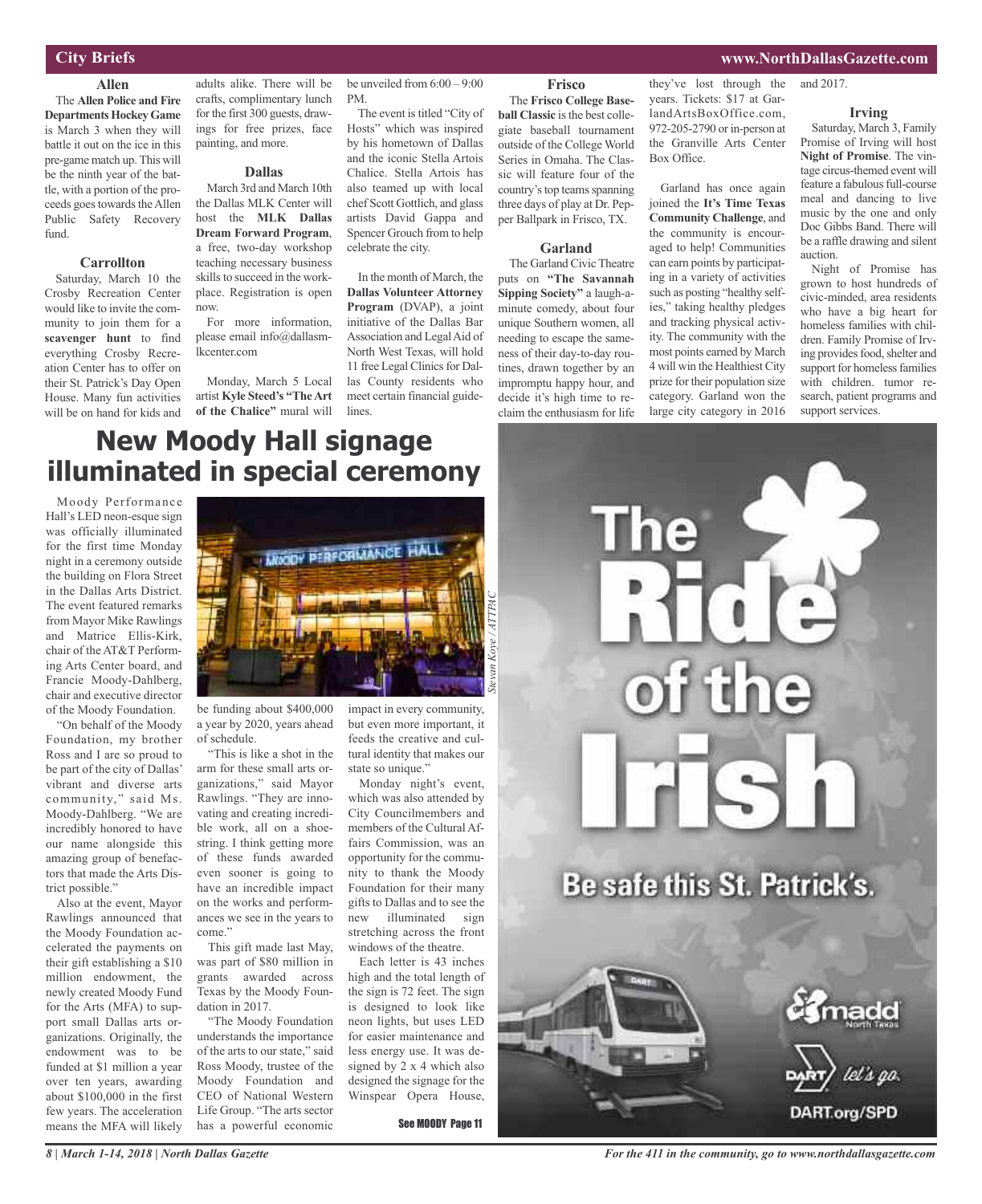# **Opinion: Was Erik Killmonger the real MVP?**

By Lynette Monroe NNPA Guest Columnist

This commentary contains major spoilers.

Marvel's big screen adaptation of "Black Panther" has surpassed all initial expectations of its debut and topped \$700 million after its second weekend.

"In terms of raw dollars, it is the second-biggest second weekend gross of all time between Universal/Comcast Corp.'s Jurassic World (\$106.5m) and Lucasfilm's The Force Awakens (\$149m)," Forbes.com reported. "It has now earned \$400m in ten days of release, which makes it the third-fastest grosser of all time (for now) behind only Jurassic World (\$404m) and The Force Awakens (\$540m)."

If anything, the success of "Black Panther" and "Girl's Trip," last year, has proven to the world that representation and inclusion is profitable.

When I went to see Black Panther during the opening weekend, the excitement from the crowd radiated throughout the theater's lobby. The joy I inhaled while standing in line to enter the theater took me higher than a preacher's Sunday sermon.

The drums and opening verse to Kendrick Lamar's "Black Panther" echoed in my head:

*King of my city, king of my country, king of my homeland*

*King of the filthy, king of the fallen, we livin' again King of the shooters,*

*looters, boosters, and ghettos poppin'*

*King of the past, present, f u t u r e , m y a n c e st o rs watchin*

I loved the film, but all of us should remember that Wakanda is a figment of imagination. More accu-

![](_page_8_Picture_14.jpeg)

*Lynette Monroe says that Killmonger's interpretation of justice is relatable and his passionate pursuit of freedom echoes the aspirations and frustrations of a generation. (Image: Marvel Studios)*

rately, Wakanda is a creation of White imagination. Killmonger is "our" reality.

A fictional Wakanda is convenient for the consciousness of the colonizer. A fictional, technologically advanced, African utopia lightens the weight of oppression by using the singular case of Black excellence, embodied in Wakanda, as the benchmark instead of a beautiful, aspirational anomaly. It then places the responsibility of reconciliation on the backs of the oppressed.

Champions of truth must not only embrace the triumphs of our history, but also the painful, complicated facts of our past.

Erik Killmonger represents an uncomfortable truth. He is the Black Panther's kryptonite. The pain of Killmonger's conflicted reality disrupts T'Challa's idealistic, progressive world. The ultimate victory of Black Panther is only secured through a cinematic miracle. Even then, the Black Panther cannot find it in himself to end the life of Killmonger; it is Killmonger himself who chooses his own end after his final battle with T'Challa.

"Bury me in the ocean with my ancestors who jumped from ships, because they knew death was better than bondage," Killmonger said in his final scene as he watched the sunset on Wakanda.

Centuries of resilience isn't some kind of honor; it is simply survival.

Although we would all like for Wakanda to exist, today, it doesn't. The painful truth is that Black people were forcefully dispersed throughout the globe; isolated from our culture, countries and families. The painful truth is that the campaign of carnage that White people have lead across the globe cannot be reconciled through broad aid and well-intentioned community centers.

Partnership and collaboration, two of the many underlying themes of the film, prove elusive for Killmonger. The love between Okoye and W'Kabi ended civil war. The connection between the spiritual world and technology is the lifeline of the nation. The cooperation of M'Baku and Ramonda brought hope back to life. And, the love between Nakia and the T'Challa is slated to save the world.

Killmonger was not bestowed the privilege of partnership.

My knowledge of comic book adaptations is limited to Superman and the X-Men; in both movie franchises, characters faced deep moral decisions. These decisions are most often a test of character or weight of priority. These films, set in city centers, often display massive property damaged

and presumed loss of innocent life. However, the central internal conflict in Black Panther centered upon killing the radical pursuit of freedom.

Killmonger is a villain of White culture; the worst nightmare of the ruling class. Killmonger is the rage of a millions of people who were displaced, disregarded, and discarded. "The Black Panther" is a fictional depiction of the moral consciousness of Black people; the hope for both the oppressed and the oppressor. He is the grace of God to a people undeserving.

Mainstream dialogue on race relations in the United States naively suggests that White people simply refuse to acknowledge that the crimes of American slavery and the Trans-Atlantic Slave Trade continue to fuel significant disparities across the planet. I would argue that they are fully aware of their crimes, but interpret them through a filtered lens of conquest. I would argue that White people's conscious relegation of persons of color is reduced to collateral damage necessary to maintain power, wealth, and leadership.

As Killmonger fell, I longed for a Black Panther/Killmonger partnership. The partnership of rage and compassion, of power and responsibility, of justice and reconciliation deserves exploration. Resolving the conflict between the Black Panther and Killmonger is the precarious tight rope that Black folks must walk to freedom.

Killmonger's death is also a figment of White people's imagination; his conflicted fight for freedom lives on in the hearts of Black people across the globe.

**RE-ELECT JUDGE KIM COOKS** men adget massie som Skil tamile Dimese VOTE EARLY FEB. 20 MARCH 2, 2018

## **Frieda Porter for the Office** of Justice of the Peace

(Tarrant County, Precinct 7) - Number 1 on the Ballot.

The Justice of the Peace Office governs over Landlord and Tenant Disputes, Evictions, Small Claims, Truancy, and some minor traffic tickets.

As a State Licensed Realtor of over 17 years and a Landford, I've worked diligently to help build Homeownership. I've worked hands on with the eviction process in the Justice of the Peace Courts to successfully resolve various Landlord and Tenant issues.

![](_page_8_Picture_36.jpeg)

I've volunteered my service for the Arlington NAACP using my experience and education of Fair Housing, Real Estate Law, Deceptive Trade Practices Act and Multi Family Property Management to bring positive resolution to citizens with Landlord complaints. Service is a great way to give back to my community.

Precinct 7 is my home My children grew up here. As JP, I will use my office as a support to everyone and help truants move into a positive direction. Remember, I'm #1 on the Ballot and the ONLY Woman in this category.

Cast your vote for Frieda Porter for Justice of the Peace, Pct. 7 on March 6, 2018.

Note: Precinct 7 includes Tarrant, Grand Prairie, South Arlington, Mansfield, Kennedale, Dalworthington Gardens, and Rendon

![](_page_8_Picture_41.jpeg)

*NDG Entertainment Ticket Giveaway!!! Follow North Dallas Gazette on Facebook, Twitter and Instagram to keep up on all the latest!!!*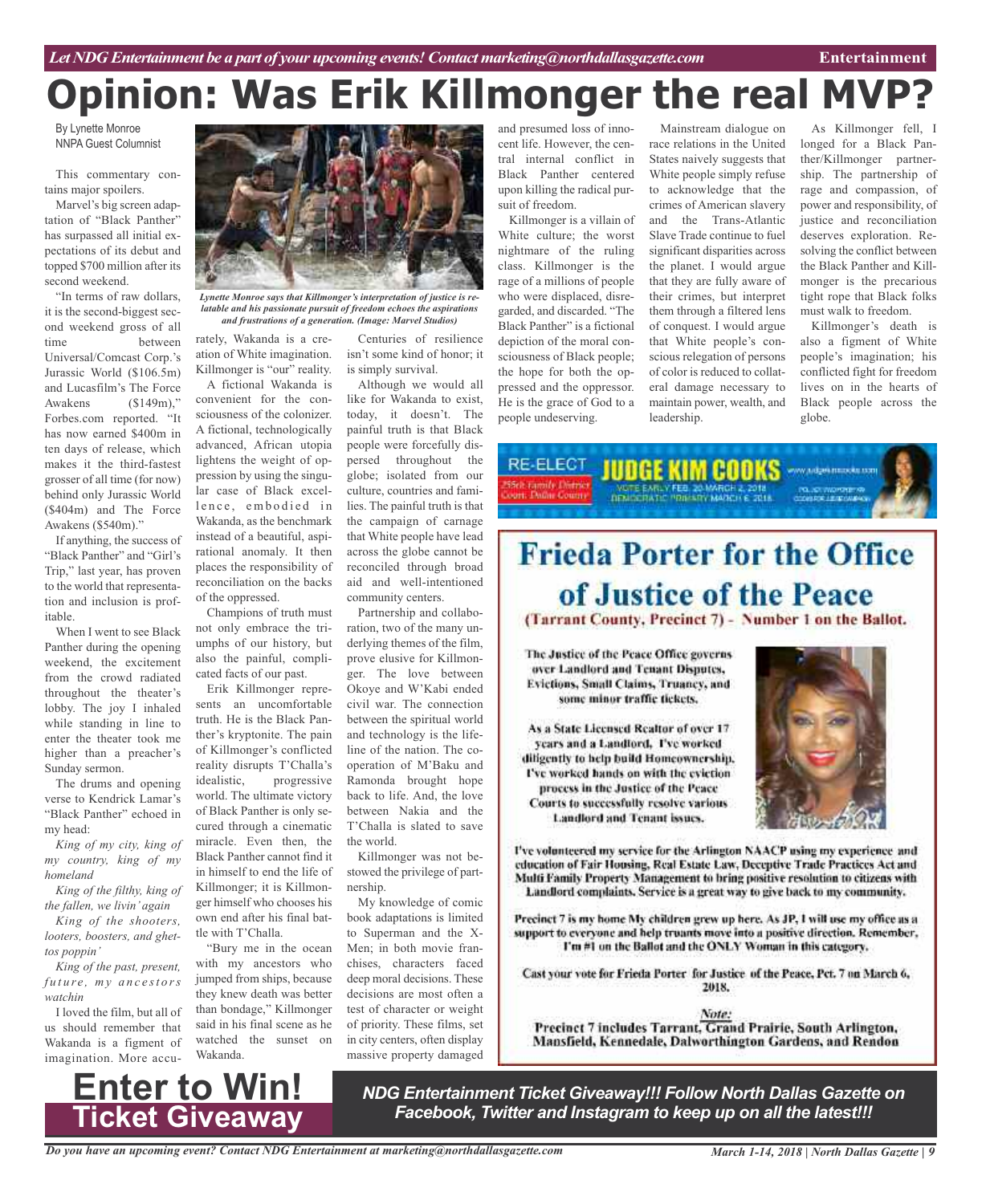## **Novel explores misconduct in Brooklyn's legal system**

By Stacy M. Brown NNPA Contributor

In January 2014, Kenneth Thompson made history by becoming the first African American district attorney of the New York City borough of Brooklyn.

As Brooklyn's district attorney, Thompson "ordered his office not to prosecute low-level marijuana arrests, in part to devote more resources to fight gun crimes, rape and domestic violence. He said he also wanted to spare younger New Yorkers from 'the burden of a criminal record,'" according to the New York Daily News. "He also moved to vacate or supported the dismissal of

![](_page_9_Picture_6.jpeg)

convictions of 21 people wrongly convicted of murder and other offenses…and presided over the prosecution against Police Officer Peter Liang in the accidental shooting death of Akai Gurley at the Pink Houses."

In October 2016, Thompson died from cancer, but his career has been immortalized in a novel by Frederic Block, a senior United States District Court Judge for the Eastern District of New York.

In an interview with Above The Law (ATL), a website that provides news and insights about the legal

system, Block said that "Race to Judgment" is based in part on Thompson's life.

Block told ATL that when he presented a signed copy of the book Thompson's widow, Lu-Shawn she told him that the book was a wonderful way of perpetuating Thompson's legacy.

Block said that early in his career, Thompson tried one of his first cases in front of the judge as a federal prosecutor.

"I was impressed with his ability and immediately knew he was going places," said Block.

Block continued: "Since then, I followed his career with great interest as he rose to the pinnacle of the New York legal world. 'Race to Judgment,' my new reality fiction novel, which explores themes of corruption and misconduct in the Brooklyn criminal justice system, is loosely based on Ken's career. It is dedicated to his memory."

Block's book draws from his more than two decades on the federal bench and tackles such cases as the 1991 Crown Heights riot that pitted African American and Orthodox Jewish residents against each other during an especially tense time in Brooklyn.

According to a description of "Race to Judgment" onAmazon.com, the reality-

fiction novel, "tracks the rise of the fictional African-American civil rights protagonist Ken Williams … from his days as an Assistant United States Attorney through his meteoric rise to unseat the long-term, corrupt Brooklyn [District Attorney, because of a spate of phony convictions against Black defendants, including another one of the judge's real cases (JoJo Jones in the book) for the murder of a Hasidic rabbi.'

Thompson's legacy lives on as the inspiration for the main character in "Race to Judgment," and readers will recognize the close professional relationship between Thompson and Block.

## **Kids soar to new heights this Spring Break at the Frontiers of Flight Museum**

bers.

Spring Break blasts off at the Frontiers of Flight Museum, 6911 Lemmon Ave, with an array of exciting, interactive STEM activities Monday, March 12 through Thursday, March 15 from

10:00 a.m. to 2 p.m., concluding with Space STEM Live on Friday, March 16. Space STEM Live caps off the week by exploring NASA's three big questions with engaging learning sta-

tions, shows, and presentations, supported by NASA's Universe of Learning, in partnership with Smithsonian Affiliations. The event is free with paid museum admission and free for museum mem-

Since school is out for many Dallas-area students for Spring Break, it's a perfect time to visit the Museum and explore aviation and space themed family activi-

ties. Visit: https://www.flightmuseum.com/spring-break/.

"This special community event makes learning fun while promoting the importance of STEM education," says Cheryl SutterfieldJones, Chief Executive Officer, Frontiers of Flight Museum. "We hope to inspire and motivate students to pursue engineering careers to

See SOAR, Page 11

![](_page_9_Picture_30.jpeg)

*10 | March 1-14, 2018 | North Dallas Gazette*

*Do you have an upcoming event? Contact NDG Entertainment at marketing@northdallasgazette.com*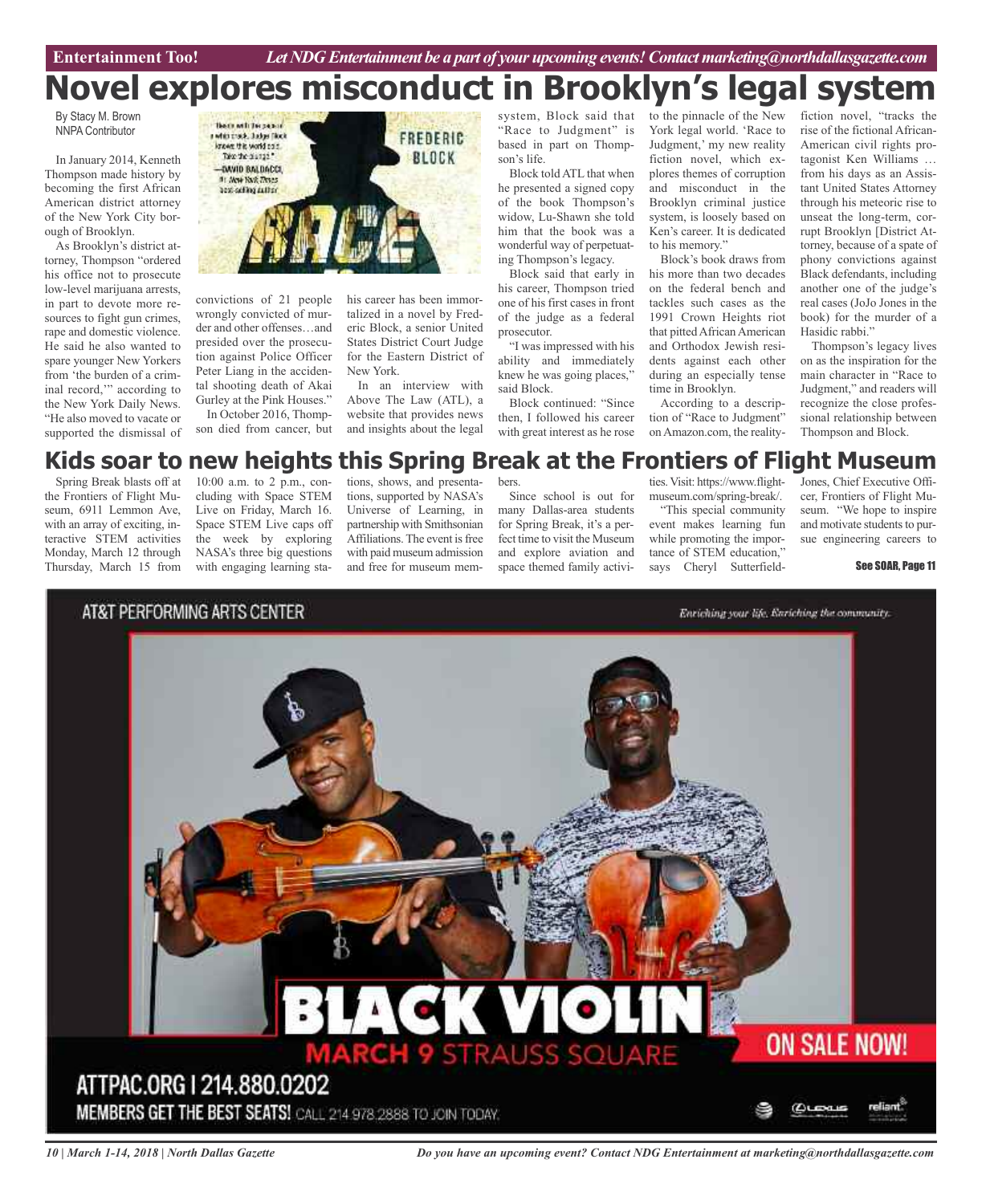## **Leading Chambers of Commerce highlight top Texas issues in primary poll**

Leading Chambers of Commerce inTexas unveiled a poll this week of its members, finding that most say the state's economy is headed in the right direction but more must be done to shore up education, transportation, infrastructure and workforce development.

The joint survey also showed that most of the

chambers' members believe timely outlook on business the debate over a transgender bathroom bill has hurt Texas' efforts to attract and keep talent. And, many say, Washington's inability to resolve immigration is negatively affecting their businesses.

The survey – by chambers in Arlington, Austin, Corpus Christi, Dallas, Fort Worth and SanAntonio – provides a trends in Texas. Its release comes as primary voters begin deciding local, legislative, statewide and congressional races.

"The statewide results of this survey validate what we hear from our business leaders in Dallas," said Dale Petroskey, president and CEO of the Dallas Regional Cham-

Flight Museum will enjoy a full day of family activities: ● Learning Stations an-

Universe as we know it by studying the Hubble Deep

○ How does the Universe work? Dive in to the electromagnetic spectrum with NASA's missions to see through galaxies and explore the effects of gravity from things we can see (planets, stars, etc.) and things we cannot see (dark matter)

○ Are we alone? Detect worlds orbiting other stars with NASA's Eyes on Exoplanets and identify Earthlike planets that may be fos-

● Additional hands-on ac-

○ Micro Observatory Capture a real picture with NASA's own network of tel-

tions

Field image

tering life

tivities

ber. "They want low taxes CEO of the Fort Worth and reasonable regulations, and they also want investment in our children's education, and in infrastructure to keep pace with our strong, growing economy."

"Infrastructure, education and workforce development have long been priorities on our legislative agendas," said Bill Thornton, president and

escopes to print out and take home with you

your own out-of-this-world ○ Visions of the Universe Brand new-to-the-museum poster exhibit unveiled for

○ SPOC Planetarium

Chamber of Commerce. "These findings confirm that those are still well-founded and give us data to help shape our federal and state policy recommendations for addressing these issues."

"As the survey supported, our members are committed to championing economic and community prosperity,"

Big Questions, Free to the public

○ Presentations from Leading Scientists Learn from local astrophysicists Dr. Lindsay King and Dr. Kat Barger on how they are answering NASA's three big questions, free with paid regular admission, limited number of tickets

stated Michael Jacobson, president and CEO of theArlington Chamber. "Arlington manufacturing, entertainment and health sciences companies have a consistent voice that a world-class education, infrastructure and business environment is required for maintaining our position of

#### See POLL, Page 14

● "This event is supported by NASA's Universe of Learning, in partnership with Smithsonian Affiliations."

For more information on how you can participate in Spring Break and Space STEM Live at the Frontiers of Flight Museum in March visit: www.flightmuseum.com.

learn more >

**SOAR,** continued from Page <sup>10</sup>

support a diverse and vigorous engineering workforce for tomorrow."

During Spring Break, guests at the Frontiers of Flight Museum will enjoy full days of family activities:

● M o n d a y - T h e Moon Explore our largest natural satellite with our "Earth-Moon Surface Comparison" and SPOC Planetarium Shows Land on the Moon and explore moons orbiting other planets in our 45 min show "Fly Me to the Moon," \$5/person, 10:30am, 11:30am

● Tuesday-Aviation Become an aviator for a day and explore aerodynamics with different types of paper aircraft, Try your hand at piloting a plane with our Flight Simulators, \$5/person 10:00am-12:00pm,Build and Test a Frontier Shuttle in our professional model shop, \$5/person 10:00am-12:00pm

● Wednesday-The Solar System Test your knowledge on our planetary neighbors and design a "wind-powered" rocket, explore the surface of the planets on EarthX's Omniglobe, and SPOC Planetarium Shows Fly through the solar system and beyond the Milky Way in our 45 min show "Trip Through the Solar System," \$5/person, 10:30am,

●Thursday-Weather Learn about the diverse weather in our solar system and create a rain cloud, track weather patterns such as Hurricane Harvey on EarthX's Omniglobe, and SPOC Planetarium Shows From sunspots to the great red spot, witness some wild weather in our 45 min show "Spot Weather in Space," \$5/person, 10:30am, 11:30am

11:30am

During Space STEM Live, guests at the Frontiers of

## **MOODY,** continued from Page <sup>7</sup>

Wyly Theatre and Nasher Sculpture Center. McCarthy Construction, who built Moody Performance Hall, is the general contractor of the sign. Good Fulton Farrell is the architect of record. The sign was manufactured by ASI, with electrical work by JMEG. Another smaller sign will be installed later this year on the Ross Avenue side of the building.

Formerly Dallas City Performance Hall, the Dallas City Council voted in May to officially change the name to Moody Performance Hall in recognition of a generous \$22 million gift to the arts in Dallas from The Moody Foundation. It is one of the largest gifts the

Galveston-based foundation has made in the city of Dallas.

In addition to the \$10 million endowment to establish the MFA, the Moody Foundation also made a \$12 million gift to support the AT&T Performing Arts Center's Fulfilling the Vision capital campaign. The Moody Foundation accelerated that gift as well, fulling funding the \$12 million.

"The generosity of the Moody Foundation and Moody family to the Center, the arts community, to Dallas and to Texas is just astounding," said Ms. Ellis-Kirk. "We are so thrilled to have the Moody name on this wonderful hall in the Dallas Arts District."

The former Dallas City Performance Hall opened in September 2012. It was the most recent performance venue to be built in the Dallas Arts District and was created to ensure performance space was available in the district for emerging and midsize performing arts groups. The 750-seat venue with its strong acoustics and intimate feel is used for dance, music, film, lectures, theatre and more. The spacious lobby can be used for performances or receptions. It also includes a small art exhibition space and a fused glass public art display in the lobby created by Dallas artist Octavio Medellin. The City's Office of Cultural Affairs operates, programs and maintains the venue.

swering NASA's 3 Big Ques-○ How did we get here? Learn how astronomers look back in time with telescopes and discover the size of our creations

○ Build your own Comet and Galaxy Slime Take home

the first time

Show Answering NASA's 3

**TO** 

To be ready for the jobs of the future, students need learning experiences that meet them where they are, engage them deeply, let them progress at a pace that meets their individual needs, and helps them master the skills for today and tomorrow. To learn more about ESSA and how you can get involved, visit www.nnpa.org/essa.

![](_page_10_Picture_43.jpeg)

@ 2018 National Newspaper Publishers Association. All rights reserved

#### **Marketplace**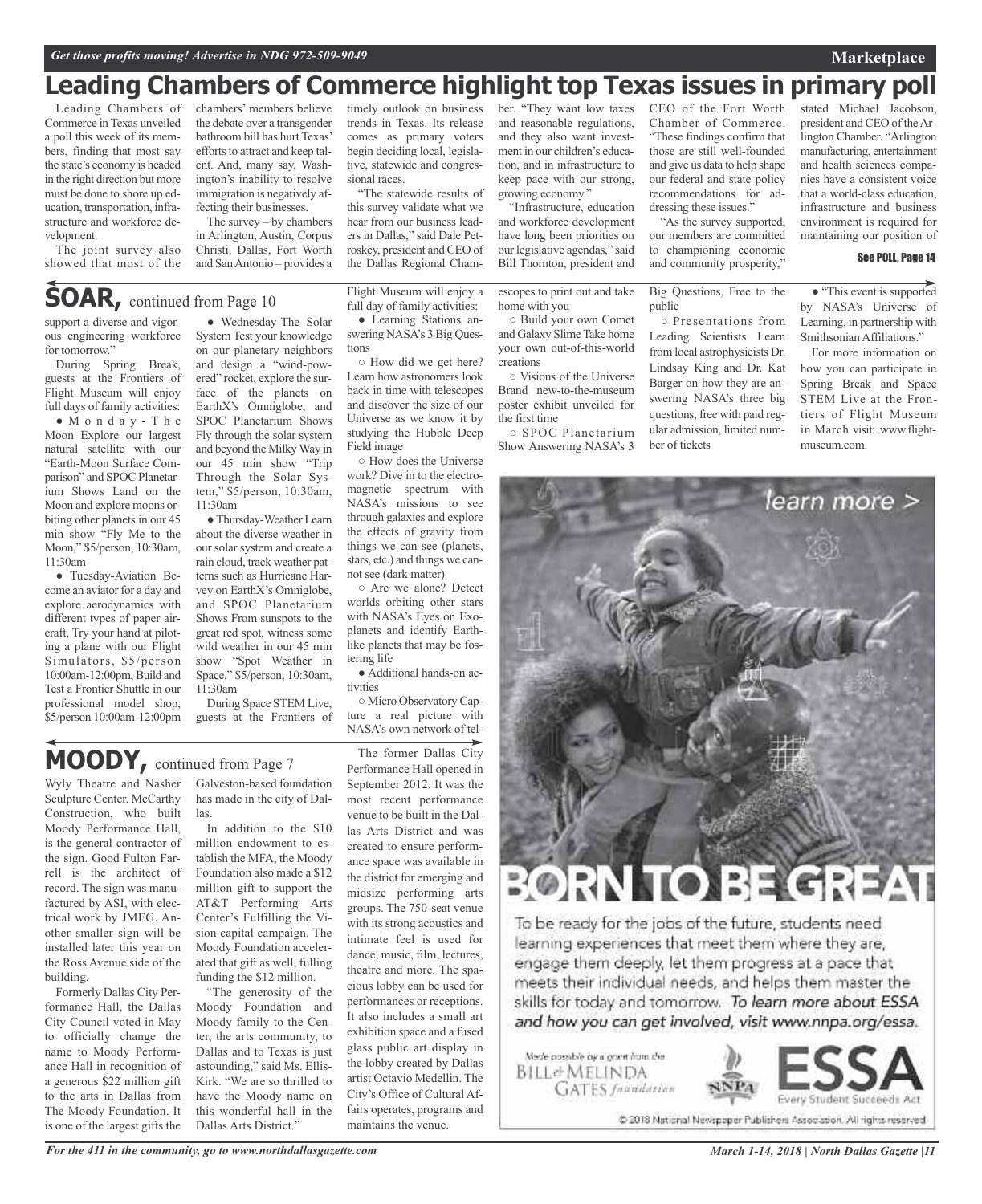## **Texas Democrats show up big during first week of early voting**

By Jazlyn Mercer *NDG* Contributing Writer

Texas Democrats showed up Tuesday for the first day of early voting, and the surge continued throughout the first week. More Democrats have voted in the early voting stage of 2018 than Republicans. Fifty-four percent of the 51,249 votes cast on Tuesday were in the Democratic primary, according to the Texas Tribune. Carol Donovan, chairwoman of the

![](_page_11_Picture_5.jpeg)

Dallas County Democratic Party believes President Donald Trump is what is motivating voters for the huge surge of Texas Democrats.

"After just one year, Trump has the lowest approval rating of any modern president. Between his trips to Mar-a-Lago, all of the scandals within his Cabinet, and his attacks on women and immigrants and now even teenage survivors of a mass shooting, it is evident that the voters of this country are angry and want change," said Carol Donovan.

In Dallas County on Tuesday, Feb. 20 4,023 votes were cast in the Democratic primary compared to the 2014 Democratic primary's

2,587 votes. 1,957 votes cast in the Republican primaries compared to the 2014 primary's 2,412 votes. The number is concerning

to Texas Governor Greg Abbott and Washington appears to be watching as well. President Trump on Tuesday asking "all of my many Texas friends" to vote for Gov. Greg Abbott, Sen. Ted Cruz, Lt. Gov. Dan Patrick, and Attorney General Ken Paxton. Later in the day, he issued a supportive tweet for Texas

Land Commissioner George P. Bush as well.

"We've seen a surge of liberal enthusiasm in deep red states like Georgia, Alabama, and Oklahoma, Abbott said in a recently published report. "We always hoped the liberal wave would never hit Texas, but these early voting returns aren't encouraging so far."

The total number of inperson voters in Dallas County continued to rise through the six days of early

voting with 19,829 voters as opposed to 2014's 12,907.

"Trump truly is the catalyst for the "Blue Wave," and we've been working hard to capture that energy and translate it into a high voter turn out in Dallas County. We are pleased to see it is working," said Donovan.

Early voting continues through Friday, March 2, the polls are open from 7 a.m. to 7 p.m. Election day is Tuesday, March 6.

## **ACLU of Texas calls for Harris County Judge to step aside**

 $HOLISTON = The$ ACLU of Texas is calling on the Texas Commission on Judicial Conduct to open an investigation of Harris County District Judge Michael McSpadden following comments he made to the Houston Chronicle openly admitting racial bias against young Black male defendants who appear before his court. Pending the

outcome of the investigation, the ACLU of Texas is also calling for Judge Mc-Spadden's recusal from any case involving a Black defendant until that investigation is concluded.

"If there remained any doubt that the deck is stacked against people of color in our criminal justice system, Michael McSpadden just dispelled it," said

Terri Burke, executive director of the ACLU of Texas. "When a sitting judge feels comfortable enough to admit openly and on the record that he uses bail orders to jail Black defendants on the assumption they can't be trusted, it's time to take action. This kind of flagrant racism has no place in our justice system. The Texas Commission on Judicial

Conduct needs to take the first step toward rooting it out, and Judge McSpadden should voluntarily step down."

In his comments to the Houston Chronicle, Judge McSpadden admitted that he instructed hearing officers to deny personal recognizance bonds to young Black male defendants because they are "tainted" and "not good

COLLABORATE

risks." He went on to say that Black defendants do not "[get] good advice from their parents," but rather bad advice from "rag-tag organizations like Black Lives Matter." Such an admission demonstrates that Judge Mc-Spadden is in violation of the Texas Code of Judicial Conduct and may constitute grounds for his removal from office.

**LEARN & GROW** 

"Judge McSpadden's remarks are inexcusable, but not at allsurprising for those of us who know the justice system well," said Anthony Graves, smart justice initiatives manager for the ACLU of Texas and author of the recently released Infinite Hope: How Wrongful Conviction, Solitary Confinement, and 12 Years on Death Row Failed to Kill My Soul.

**THRIVE** 

| Game # | Game Name / Odds                                              | Ś   | <b>Official</b><br><b>Close of</b><br>Game | End<br>Validations<br>Date |
|--------|---------------------------------------------------------------|-----|--------------------------------------------|----------------------------|
| 1793   | <b>Weekly Grand</b><br>Overall Odds are 1 in 3.95             | \$2 | 3/26/18                                    | 9/22/18                    |
| 1880   | The University of Texas<br>Overall Odds are 1 in 4.70         | \$1 | 4/25/18                                    | 10/22/18                   |
| 1881   | <b>Texas A&amp;M University</b><br>Overall Odds are 1 in 4.70 | \$1 | 4/25/18                                    | 10/22/18                   |
| 2005   | <b>Reindeer Riches</b><br>Overall Odds are 1 in 4.70          | \$1 | 4/25/18                                    | 10/22/18                   |
| 1840   | Overall Odds are 1 in 3.93                                    | \$5 | 4/25/18                                    | 10/22/18                   |
| 1846   | <b>Fast Cash Multiplier</b><br>Overall Odds are 1 in 3.25     | \$5 | 4/25/18                                    | 10/22/18                   |

and vehinges. PLAY RESPONSIBLE For here will a partialing crobinity, was guardeling, only<br>© 2019 Texas Lotery Constitution, All rights reserved.

"I've eviginally from Sacramente. California, go learning about the history and culture of Dallas is really cool to me."

**FBJOBS.COM** 

apply online

*12 | March 1-14, 2018 | North Dallas Gazette*

*For the 411 in the community, go to www.northdallasgazette.com*

AGENT-MARRIER Special Education Teacher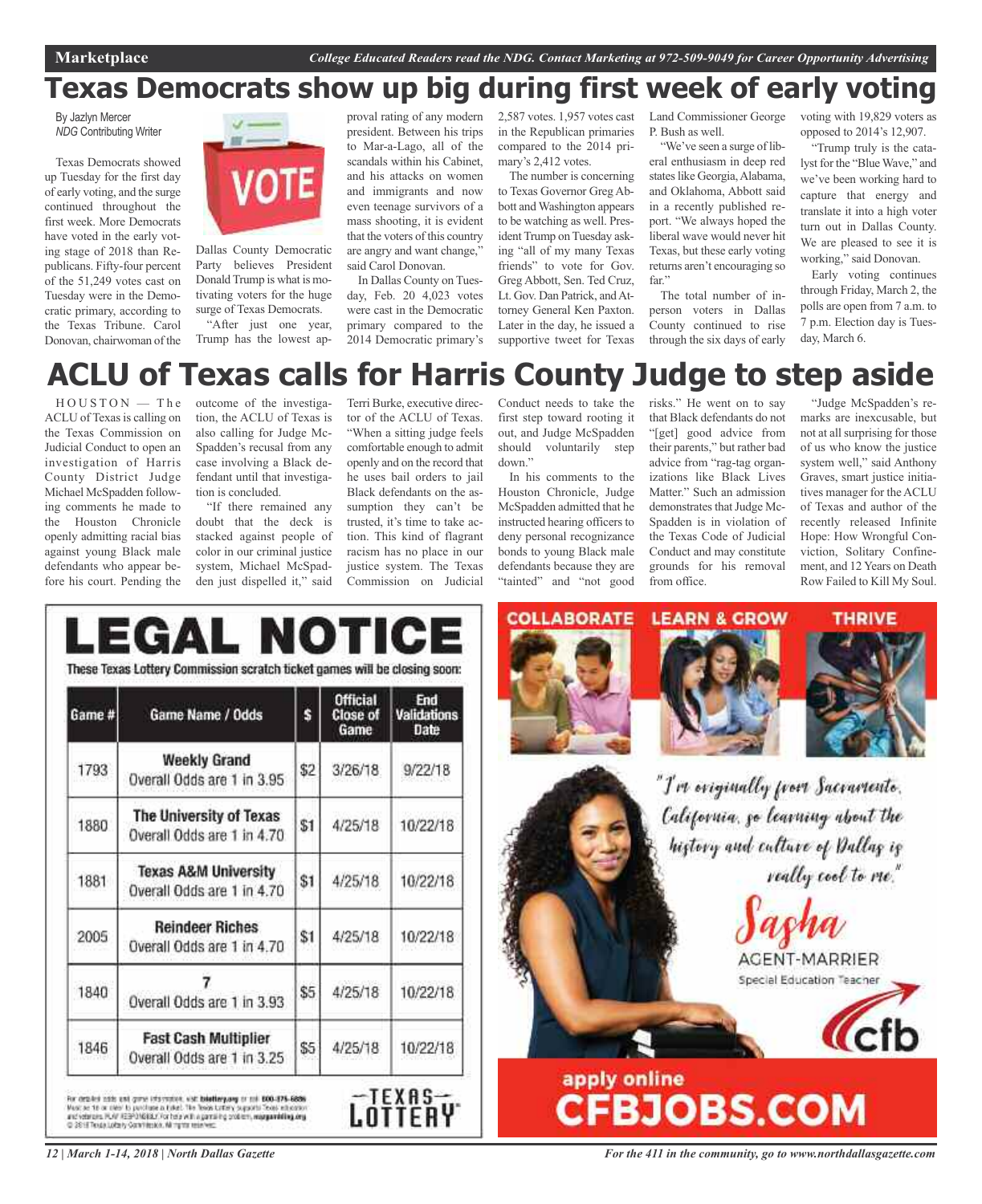## **Upcoming DFW area job fairs**

agement Specific will be hosted by HireLive on March  $7$  from  $9$  a.m.  $-$ 12:30 p.m. This is an opportunity to interview face to face with 15+ Fortune 500 and Industry Leading companies seeking talented, experienced and enthusiastic sales, retail and manage-

ment candidates.

t.

The job fair will be held at Sheraton Dallas Hotel by the Galleria at 4801 Lyndon B Johnson Freeway in Dallas. Parking for 2-4 hours will cost \$5. Email Your Resume To: 17947-21 mh2006@apply.maxhire.ne

**March 8, 15, 22, <sup>29</sup> Custodial Fair** Diverse Facility Solutions is a janitorial service which provides staff with high profile clients. Applicants must be able to pass a Federal Background check. Receive a \$100 bonus after completing 100 days of employment. The job fairs are each Thursday in the month of March at 5005 W. Royal Lane, Suite 156 in Irving.

**March 20 and April 20 PetSmart Hiring Event** PetSmart is looking for pet lovers to work at their distribution center in Ennis. The positions are full-time direct hires, not temp posi-

run the gamut from entry to professional level for companies such as Union Pacific, LKCM Radio Group, Citibank, FedEx Ground,

#### **March 3 Omni Job Fair**

Omni Hotels is looking for new talented team members in the DFW area. If you're seeking a position with an award-winning team, they want to see you this Saturday. Be sure to apply online before attending at www.omnihotels.com/careers.

The job fair is scheduled for Saturday, March 3 from 9 a.m. to 1 p.m. in the Arts 4-7, Cedars at Omni. Please park in Omni Self-Park Garage, Pegasus Garage.

Hiring positions for housekeeping, room attendant, house-person, supervisor, and others. Restaurants on Lamar host, busperson, culinary, server, bartender, as well as front desk agent, bell-person, spa front desk agent part-time, valet driver both full time and on-call, dishwasher, oncall banquet server, banquet house-person, barista, and accounts payable coordinator.

#### **March 5 Military Hiring Event**

A free hiring event for veterans, transitioning military personnel, National Guard members, reserve members and spouses is scheduled for March 5. The seminar kicks off at 10 a.m. "Ready, Aim, Hired:

![](_page_12_Picture_9.jpeg)

How to Make Sure Your Civilian Job Search Hits the Target -- Using Technology to Get the Right Job Faster" and is presented by My-ComputerCareer. It will be held at AT&T Stadium located at One AT&T Way in Arlington.

This seminar is intended to show job seekers how to work smarter to secure interviews. Learn how to prepare a job search system that will create a list of target employers and how to connect with these employers to secure interviews.

Register separately for the seminar at rmvets.com/ mcc\_dallas18.

#### **March 5 Business Job Fair**

Job Fair of Dallas will be at Embassy Suites by Hilton- Dallas DFWAirport North. There will be positions in the following areas: sales, Customer Service, Call Center, Management, General Business, Marketing, Retail, Administrative, Insurance, Banking, Engineering, Accounting, Finance, Education, Law Enforcement, Government, Military, Hospitality, Human Resources, Technicians, Telemarketing, Healthcare, IT, and more. Be sure to pre-register at www.catalystcareergroup.c om.

The job fair is scheduled for Monday, March 5 from 10 a.m. to 1:00 p.m.

#### **March 6 TI Job Fair**

Texas Instruments Wafer Fabrication Job Fair will be held at Volk Workforce Solutions in Irving. Texas Instruments is currently hiring entry level wafer fabrication positions for both full-time as well as weekends. Looking for individuals that can work on their feet for long periods of time, great attentive skills, willing to work long hours, flexible with their schedule, and possess great listening skills.

## **March 7**

**Career Wokshop** Career Fair Ready Workshop: How to Present Yourself at North Lake College in Irving at 5001 N. MacArthur Blvd. Visit G402 to gain a better understanding of key skills such as communication, creative thinking, decision making, and more that can help you get the job!

**March 7 Sales & Management Career Fair**

Dallas Professional Career Event - Sales & Man-

## TISEO PAVING COMPANY 419 E. Hwy. 80, Mesquite, TX 75150 Tel: (972) 289-0723 Fax (972) 216-5637

www.tiseopaving.com

Performing Concrete Street Paving in the Metroplex Area We Accept Subcontracting Bids For All Public Works Projects in the Dallas Area. We Are Accepting Applications for Concrete Mixer Drivers and Heavy Equipment Mechanics

**Equal Opportunity Employer** 

tions.

Within the first six months you can earn up to \$17.94 and enjoy paid time off 90 days from hire, health, vision and dental as well 401k saving plan. After 100 days you receive a \$500 retention bonus; and eligible to receive \$500 for referring a friend for hire. They are located at 2880 S. Oak Grove Rd. in Ennis. Open interviews are held on the third Tuesday of each month from 8 a.m. – 10 a.m.

#### **March 21 Diversity Hiring Event** The 18th Annual Diver-

sity Employment Day Career Fair features employers seeking a diverse and inclusive staff. This event is free and open to the public 18 years of age and older. Multicultural/Bilingual, People with Disabilities, Women, LGBT, Veterans and Mature candidates are encouraged to attend.

The positions available

![](_page_12_Picture_32.jpeg)

**www.garlandpurchasing.com**

**972-205-2415**

![](_page_12_Picture_35.jpeg)

**DO YOU WANT AN EXCITING AND REWARDING CAREER?**

#### **PURSUE A CAREER AS A POLICE OFFICER OR FIREFIGHTER!**

• Competitive wages<br>• Array of benefits<br>• Education incentive pay<br>• ...and more

REGISTER ONLINE TO TAKE THE CITY OF IRVING'S NEXT CIVIL SERVICE ENTRANCE EXAM

#### *www.cityofirving.org*

*The City of Irving does not discriminate on the basis of race, sex, religion, age or disability in employment or the provision of services.*

## **Paid Internship opportunity for writers, college students in the Dallas Area**

The *North Dallas Gazette* has an internship

position available. The goal is to provide students and aspiring writers an opportunity to gain published clips, experience and professional feedback. The position is for up

![](_page_12_Picture_45.jpeg)

to 20 hours a week at \$8.00 per hour. Applicants must have reliable transportation.

**Send resume and writing samples to: businessoffice@northdallasgazette.com** the FBI and more. Interested applicants can visit facebook.com/CityCareer-Fair to register for the event at the Holiday Inn Conference Center at 6055 LBJ Frwy. in Dallas from 11 a.m. to 3 p.m. **April 3 Health Workshops** SMU Health Professions

Spring Swing will provide interested applicants an opportunity to gain medical experience with PhysAssist Scribes. With more than 300 facilities close to colleges across the country, they provide students access to real-world learning. They offer full- and parttime positions with flexible schedules, allowing students to achieve the workschool-life balance they need to excel. For more info visit iamscribe.com.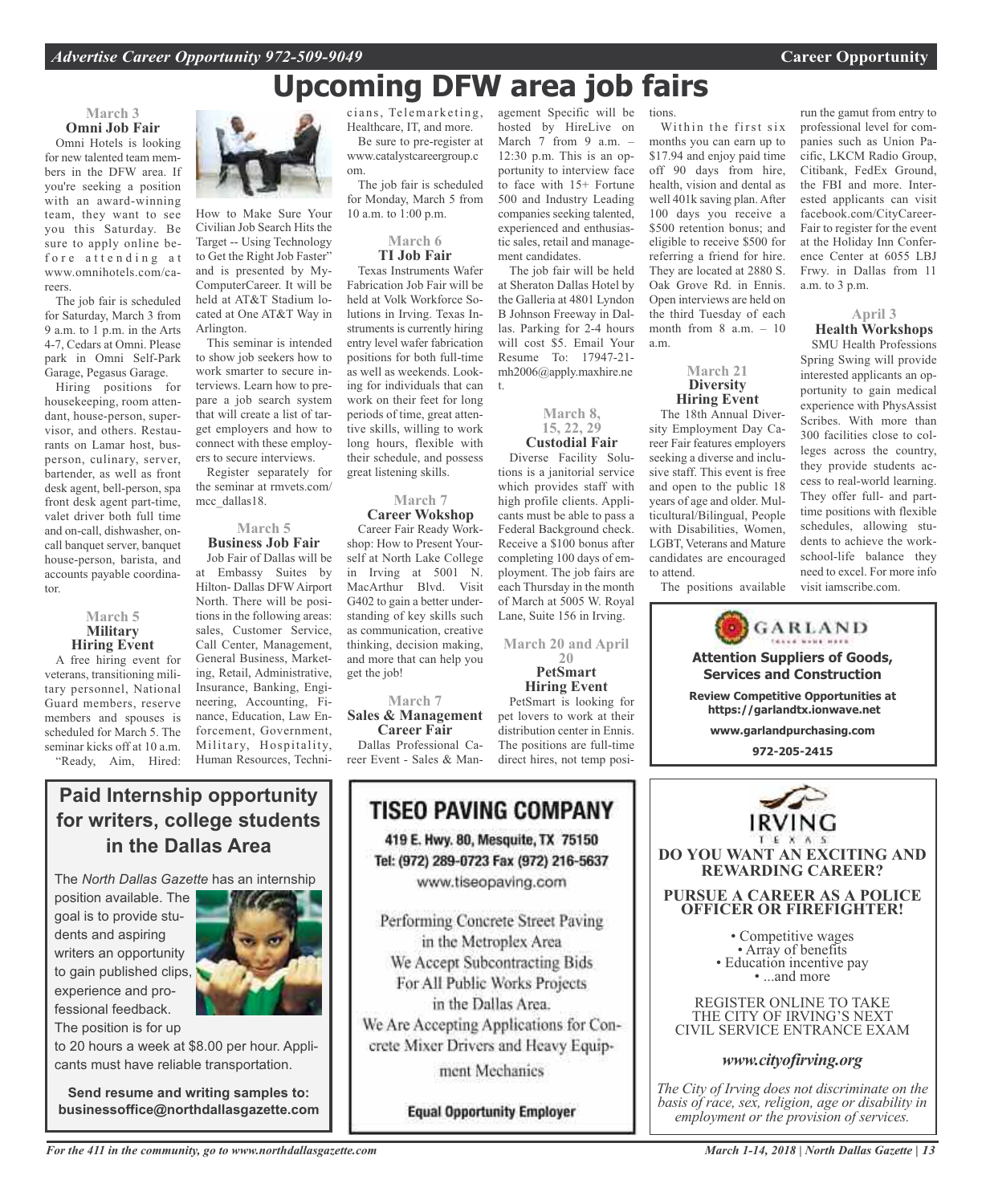#### **BETHEL BIBLE FELLOWSHIP, CARROLLTON (A PLACE TO BELONG)**

*NOTICE: Pastor Woodson serves the community by providing "Professional Therapy and Counseling Services" on a "Sliding Fee" scale. To schedule an appointment call the Pastoral Counseling Center at 972-526-4525 or email the church at www.bethelbiblefelloswhip.org*

Discover Hope and Help for daily living; and, you don't have to be a member to come. The Connect-2-Reflect (C2R) meetings are held in comfortable and relaxed homes, one in Carrollton and one in Plano, refreshments are served. Call the church for details.

#### **March 4, 9:45 a.m.**

You're invited to our "Prayer and Meditation" at 9:45 am. You will be blessed and inspired. You don't want to miss this as we celebrate service to God, our community and all mankind.

#### **March 7, 7 p.m.**

Join us in Wednesday's Prayer and Bible Study Class with Senior Pastor Woodson, Pastor Larry Gardner, Pastor Bernadette, and others conducting a study on the book of Ephesians with supporting chapters and verses. Spiritual maturity is God's desire for you; it's Time to Grow in the Word of God.

Dr. Terrance Woodson, Senior Pastor 1944 E. Hebron Parkway Carrollton, TX 75007 972-492-4300 www.bethelbiblefelloswhip.org  $\mathcal{L}_\text{max}$  , which is a set of the set of the set of the set of the set of the set of the set of the set of the set of the set of the set of the set of the set of the set of the set of the set of the set of the set of

#### **FELLOWSHIP CHRISTIAN CENTER CHURCH IN ALLEN "THE SHIP"**

Join us in our Sunday Morning Services as we praise and worship God in the Joycie Turner Fellowship Hall; followed by our Sunday Worship Services; and bring someone with you, you will be blessed.

Join us in our Wednesday's 12 Noon-Day Live, Prayer and Bible Study and/or our Wednesday Night Live, Prayer and Bible Study at 7 p.m. to learn more about God's Word. Be encouraged by God's plan for your maturity and His glory; and most of all; be prepared to grow.

Senior Pastor 1609 14th Street Plano, TX 75074 2450 K Avenue #300

economic leadership."

Among other highlights, the poll of business leaders from across the state found that:

• Chamber members overwhelming say Texas' economy is on the right track but they have little confidence its public school students are well prepared for post-secondary education and the workforce after graduating high school.

• If budget demands were not a concern, chamber members say, the state should focus its spending on public education, higher education, transportation and workforce development.

•They also rate transportation/infrastructure as a leg-

**March 4, 8 a.m.**

#### **March 7**

Dr. W. L. Stafford, Sr., Ed. D. Future Building location is

islative priority and say the state should invest more in that to keep pace with Texas'

## **POLL,** continued from Page <sup>11</sup>

growing population and transportation demands. • More than three quarters say NAFTA has helped Texas businesses overall. And 43

percent say it has boosted their business specifically. On the so-called bathroom bill, nearly two-thirds of chamber members say the state discussion about that issue has had a negative effect on perceptions of Texas' ability to attract or retain qualified employees for its businesses. Of those polled, 44 percent say it has had a very negative effect.

The Legislature last year debated but did not pass a bill Plano, TX 75074 972-379-3287 www.theship3c.org

**INSPIRING BODY OF CHRIST CHURCH, Let's Go Fishing! MATTHEW 4:19**

 $\mathcal{L}_\text{max}$  and  $\mathcal{L}_\text{max}$  and  $\mathcal{L}_\text{max}$ 

#### **March 2, 7 p.m.** All men are invited to

Men's Ministry meeting each Friday night at 7 p.m., (IBOC promotes proactive male leadership.)

#### **March 4, 10 a.m.**

Ladies, it is women wear white day, and don't forget to join us at 3 p.m. for a fellowship meeting with Pastor Rush.

#### **March 5, 7 p.m.**

Join us in Monday School as we grow in God's Word and learn what God has to say to us.

#### **March 7, 7:30 p.m.**

Join Pastor Rush for IBOC's Leadership Training, the first Wednesday in each month.

Pastor Rickie Rush 7701 S Westmoreland Road Dallas, TX 75237 972-372-4262 www.Ibocchurch.org

#### **MT. OLIVE CHURCH OF PLANO (MOCOP) (Uniting the Body of Christ Among Nations)**

 $\mathcal{L}_\text{max}$  , which is a set of the set of the set of the set of the set of the set of the set of the set of the set of the set of the set of the set of the set of the set of the set of the set of the set of the set of

that would restrict bathroom use for transgender Texans in public facilities. Many of the state's most recognized companies and business groups opposed the measure.

On immigration, 44 percent of chamber members polled say that federal discussions and actions over immigration are negatively affecting their business.Almost half say it has had no impact and 8 percent say it has been positive.

The survey went beyond an assessment of top business issues, offering solutions by chamber members to keep Texas moving. Among the findings:

• Most support using the state's Rainy Day Fund to make up for budget shortfalls.

**March 4, 10 a.m.** Join us for Morning Worship Service as we praise and worship God for His Honor and His glory; and don't forget to comeback at 7 p.m. for our Brazilian Church.

#### **March 7, 7 p.m.**

You're invited to our Wednesday's Bible Study class; you will learn what God has to say to us. Come to be encouraged by God's plan for your spiritual growth and His glory.

Pastor Sam Fenceroy Senior Pastor and Pastor Gloria Fenceroy 300 Chisholm Place Plano, TX 75075 972-633-5511 www.mocop.org

#### **NEW MOUNT ZION BAPTIST CHURCH (Abiding in Christ)**

 $\overline{\phantom{a}}$  , which is a set of the set of the set of the set of the set of the set of the set of the set of the set of the set of the set of the set of the set of the set of the set of the set of the set of the set of th

**March 4, 7 a.m.** Join us for our Early Service or our Morning Worship Service as we praise and worship God, you will be blessed.

**March 7, 7 pm**

Join us at our Wednesday's Intercessory as we pray to God for others. Call the church for details for details.

Dr. Tommy L. Brown, Ed. D. Senior Pastor 9550 Shepherd Road

• Most back public-private partnerships and toll roads to improve infrastructure.

• Nearly a third support the state spending more on public education and infrastructure, even if it means a small tax increase on their business.

The chambers sponsoring the survey collectively serve thousands of Texas companies that employ a large portion of the state's workforce. The chambers have focused largely on economic development, mobility and other policies to benefit state and local economies. They are part of the Metro 8.

The online poll of 454 chamber members was conducted Feb. 9-18 by Research+Data Insights, a firm based in Texas that is part of Hill+Knowlton Strategies.

Dallas, TX 75243 214-341-6459 nmzbcofdallas@aol.com

#### **SHILOH MBC IN PLANO (WHERE COMMUNITY BECOMES FAMILY)**

 $\mathcal{L}=\mathcal{L}^{\mathcal{L}}$  , where  $\mathcal{L}^{\mathcal{L}}$  , we have the set of the set of the set of the set of the set of the set of the set of the set of the set of the set of the set of the set of the set of the set of the set of

Come and connect to God through Shiloh; grow in Christ through the study of God's Word; and Serve God through service to each other and to the world. John 12:26.

#### **March 4, 2018**

You are invited to our morning worship at 10 a.m. Sunday School will begin at 8:30 a.m. We would love to have you at our services.

**March 7, 7 p.m. March 4** You're invited to our Wednesday's Bible Study to learn more about God's Word. Come and be encouraged by God's plan for your maturity and growth; it's all for His glory and His honor. We are, "Growing in Christ through the study of His Word."

Our church ministries offer opportunities for motivation and growth; join us and see. Be blessed of the Lord.

Dr. Isaiah Joshua, Jr. Senior Pastor 920 E. 14th Street Plano, TX 75074 972-423-6695 www.smbcplano.org

![](_page_13_Picture_73.jpeg)

NDG now has a "Special Advertising Package" for churches and non-profit organizations that need to let the community know about your Special Event.

#### Opportunity You Can Measure...

## **Church Events**

- Church Anniversary
- Pastor's Anniversary
- Women's Day
- Men's Day

## **Non-Profit Org. Events**

- Fundraisers
- (Concerts)
- Special Events
- (Personal or Community)

## Special Rate \$199

(Black & White, per insertion) Ad size - 4.905"x 6"(Quarter Page, B&W) (NOTE: Color Ad \$75 extra per inserion) Production disclaimer - NDG ad meake-ready is not included in promotion. Layout/production of "copy ready"ad will be a nominal extra cost.

E-mail ad copy to: Marketing@NorthDallasGazette.com or call our Marketing Department today!

![](_page_13_Picture_89.jpeg)

*For the 411 in the community, go to www.northdallasgazette.com*

## **Church Happenings www.NorthDallasGazette.com**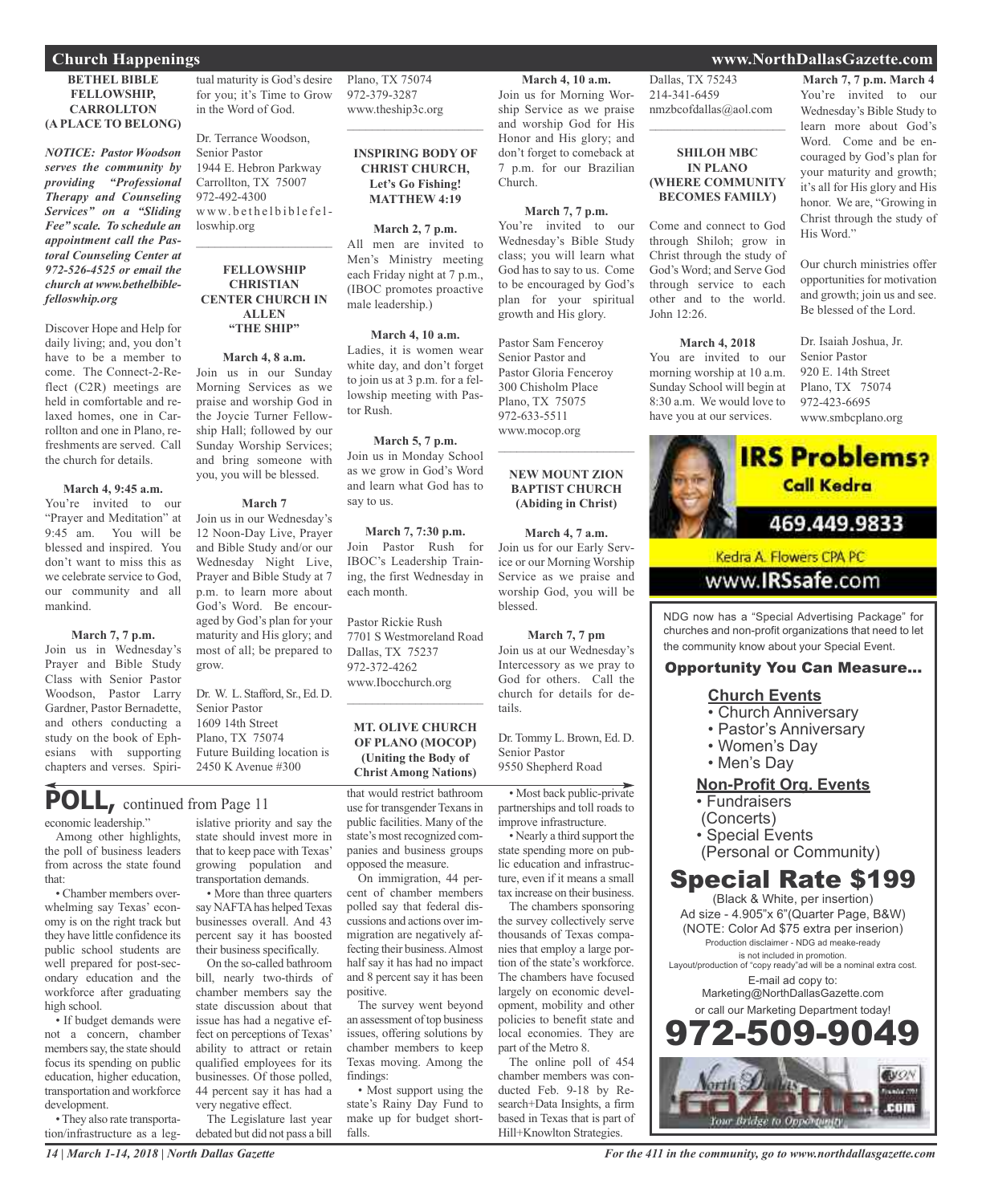# **Women's History Month**

in local newspapers.

"The Birth of a Nation." Through a column called "Activities among Negroes," she campaigned for Black dignity and rights.

![](_page_14_Picture_3.jpeg)

*Send email to: businessoffice@ northdallasgazette.com to sign up for Sister Tarpley's weekly electronic newsletter.*

March is National Women's History Month. The 2018 Theme is NEV-E R T H E L E S S S H E PERSISTED: Honoring Women Who Fight all Forms of Discrimination Against Women.

Every year the National Women's History Project selects a unifying theme to be shared with all who want to promote women's history.

This year's theme presents the opportunity to weave women's stories – individually and collectively – into the essential fabric of our nation's history.

To celebrate strong women who have made, or who are making a difference, I will highlight facts about Black women and their contribution to mankind this month.

Throughout history, Black women have made contributions to our society. Unfortunately, most of the time, you will not find their stories in America's history books.

Accounts of the lives of individual Black women are critically important because they reveal exceptionally strong role models who

share a more expansive vi-history of Blacks in early sion of what a woman can do.

The stories of Black women's lives, and the choices they made, encourage girls and young women to think larger and bolder, and give Black boys and men a fuller understanding of the female experience.

Knowing Black women's achievements challenges stereotypes and upends social assumptions about who they are and what they can accomplish today.

There is real power in hearing Black women's stories, both personally and in a larger context. Remembering and recounting tales of our ancestors'talents, sacrifices, and commitments inspires today's generations and opens the way to the future.

Delilah L. Beasley - Historian and Newspaper Columnist; at her memorial service, which was a testament to her life-long crusade for justice, all attending stood and made the following pledge — "Every life casts it shadow, my life plus others make power to move the world.

I, therefore pledge my life to the living work of brotherhood and material understanding between the races.

Beasley was the first Black woman to be regularly published in a major metropolitan newspaper and the first author to present the

North Dallas Gazette takes a moment to reflect on the past with **Historical Perspectives from Sister Tarpley** Hear what it was like growing up in <sup>a</sup> very different Dallas when Booker T. Washington was <sup>a</sup> black school. Sister Tarpley graduated frm there and went on to college and later became <sup>a</sup> city councilmember in Carrollton.

**Look for NDGTV at NorthDallasGazette.com**

![](_page_14_Picture_20.jpeg)

California.

Growing up in Ohio, Beasley started writing social columns for Black and White newspapers while still a teenager.

After her parents' deaths, she sought a career path that would better support her younger siblings, working as a hairdresser, massage therapist, nurse, and maid for many years.

In 1910 she moved to

*Delilah L. Beasley (1867-1934), Historian and Newspaper Columnist*

![](_page_14_Picture_27.jpeg)

Oakland California where she immersed herself in the local Black community and again started writing articles In 1915 Beasley started writing a weekly column in the Oakland Tribune. Her articles protested the stereotypes contained in the movie She Highlighted activities of local churches, women's clubs, literary societies, along with national politics, and achievements of Black men and women; her column aimed to give all readers a positive picture of the Black community and demonstrate the capabilities

of Blacks.

Deeply interested in the history of Black Californians, Beasley trained herself in archival research and oral histories. In 1919 she selfpublished The Negro Trail-Blazers of California, this was a groundbreaking book chronicling the lives of hundreds of Black Californians from the pioneer period through the early 20th century.

Her book included an unprecedented amount of Black women's history, focusing on the strong roles women played in their communities and featuring countless biographies of Black women leaders.

In the thirties, Beasley was the driving force behind the passage California's first anti-lynching bill. She continued her column and was active in the community until her death in 1934.

![](_page_14_Picture_33.jpeg)

Mid-week: Wednesday at 7:00 p.m. Youth Church: Every 3rd, 4th, and 5th Sunday at 10:45 a.m. AWANA: Wednesday at 6:30 p.m. Contact Information: 972-423-6695 www.smbcplano.org

*For the 411 in the community, go to www.northdallasgazette.com*